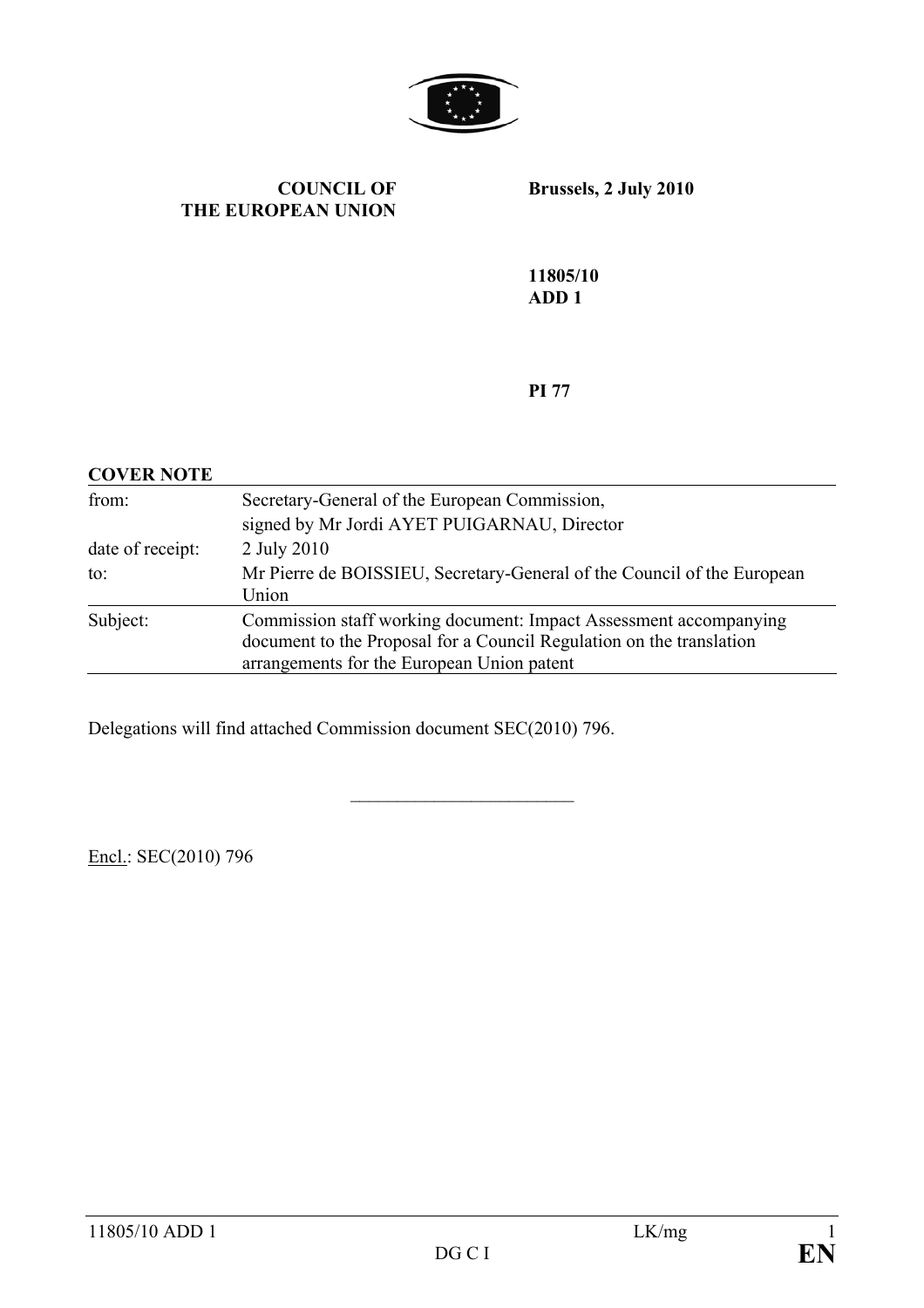EUROPEAN COMMISSION



Brussels, 30.6.2010 SEC(2010) 796

# **COMMISSION STAFF WORKING DOCUMENT**

# *IMPACT ASSESSMENT*

*Accompanying document to the* 

Proposal for a

# **COUNCIL REGULATION**

**on the translation arrangements for the European Union patent** 

{COM(2010) 350 final}  ${SEC(2010) 797}$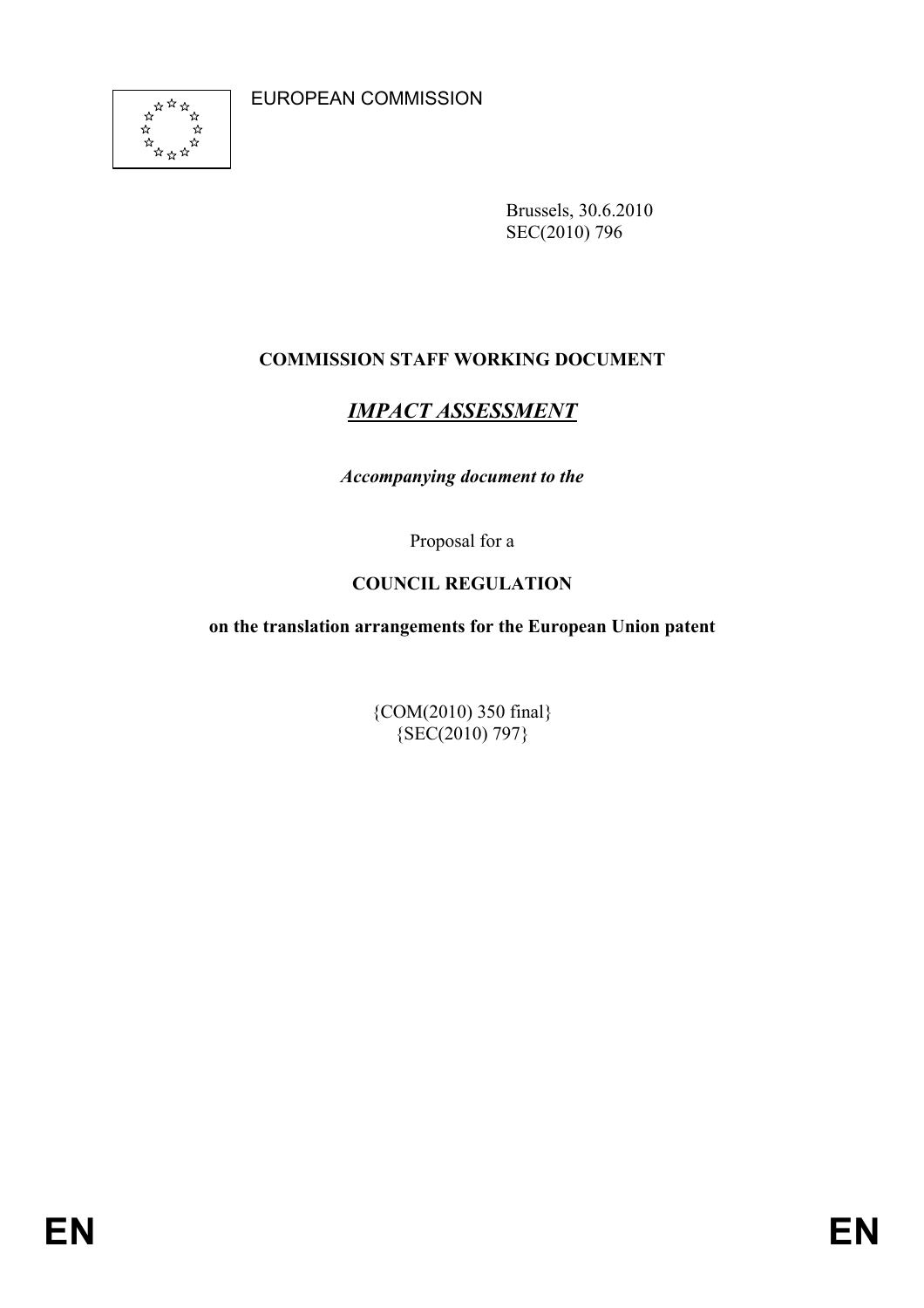# *Disclaimer*

*This impact assessment report commits only the Commission's services involved in its preparation. The report has been prepared as a basis for comment and does not prejudge the final form of any decision to be taken by the Commission*.

### **1. PROCEDURAL ISSUES AND CONSULTATION OF INTERESTED PARTIES**

### **1.1. Organisation and timing**

The Commission's initial proposal for a Council Regulation on the Community patent was presented on 1 August 2000, on the basis of Article 308 EC. It covered all elements for the creation of a single  $EU$ -wide patent, including translation arrangements<sup>1</sup>.

The entry into force of the Lisbon Treaty on 1 December 2009 has resulted in a change of the legal basis for the proposal for the Regulation on the Community patent (now EU patent):

- in accordance with the first subparagraph of Article 118 TFEU, measures for the creation of European intellectual property rights are to be established by the European Parliament and the Council acting under the ordinary legislative procedure;
- in accordance with the second subparagraph of Article 118 TFEU, the language arrangements for European intellectual property rights are to be established under a special legislative procedure by the Council acting unanimously after consulting the European Parliament. It follows that the translation arrangements for the future EU patent must be established by a separate regulation subject to a different legislative procedure.

On 4 December 2009, the Council adopted conclusions on the Enhanced patent system in Europe<sup>2</sup>. The conclusions (§36) state that "The EU patent Regulation should be accompanied by a separate regulation, which should govern the translation arrangements for the EU patent adopted by the Council with unanimity in accordance with the second subparagraph of Article 118 TFEU. The EU patent Regulation should come into force together with the separate regulation on the translation arrangements for the EU patent." On this basis, the Commission is presenting a proposal for a Council Regulation on the translation arrangements for the EU patent.

#### **1.2. Internal consultations**

The Impact Assessment was monitored by an Inter-Services Steering Group. The last meeting of the Steering Group was convened on 25 March 2010.

A draft of this Impact Assessment Report was submitted to the Impact Assessment Board on 29 March 2010. The Board met on 14 April 2010. In its opinion dated 16 April 2010, the Board found that the report provided the necessary evidence base for action in the area, but suggested further improvements in the analysis on a number of issues.

<sup>1</sup> Proposal for a Council Regulation on the Community patent - COM(2000) 412. 2

Council Document 17229/09, Annex: Council conclusions on an enhanced patent system, adopted in 2982nd Council meeting - Competitiveness (Internal market, Industry and Research); Brussels, 4 December 2009.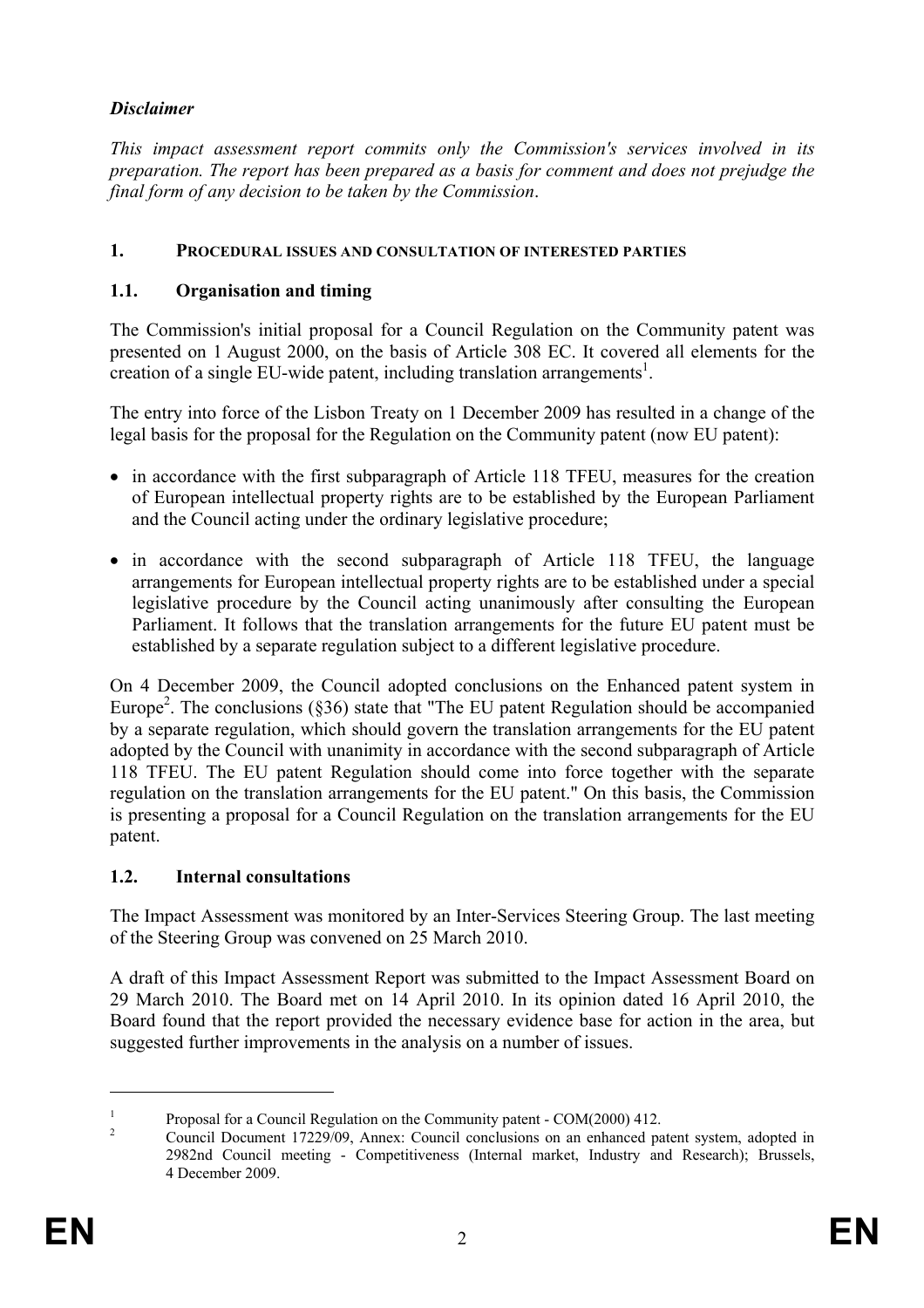The IA Board recommended that the current context and problem definition should be strengthened in order to facilitate the analysis of the impacts, political feasibility and subsidiarity of the proposed options. It also recommended strengthening analysis of the change in costs across different options and distinguishing more clearly between the economic factors and political constraints. The IA Board proposed that aggregate cost estimates at the EU level are provided for each option and as compared to the baseline scenario. A more extensive analysis of the problem drivers, including, for example, a more detailed explanation on a low validation rate, was also recommended.

All of the above comments from the IA Board have been taken into account in revising the impact assessment. On the basis of the revised economic analysis, Option 2 has been identified as the preferred one for the legislative proposal.

## **1.3. Consultation of interested parties**

The views of interested parties concerning the translation arrangements for the EU patent have been heard on several previous occasions.

In January 2006, the Commission launched a broad consultation on the future patent policy in Europe<sup>3</sup>. More than 2500 replies were received from a variety of stakeholders, including businesses in all sectors of the economy, industry associations, SME associations, patent practitioners, public authorities and academics. The replies clearly showed stakeholders' disappointment with the lack of progress with the Community patent project. In particular, sharp criticism was voiced against the translation arrangements included in the Council's common political approach of 3 March 2003, which laid down that the patent proprietor would have to supply a translation of the *claims* into *all official Community languages*<sup>4</sup>. Nearly all stakeholders rejected this solution as being unsatisfactory: criticisms focused on the high costs and practical difficulties for patent proprietors as well as the legal uncertainty for all users of the patent system. The support for other options varied substantially; some stakeholders requested an English-only regime, while others preferred various multilingual arrangements.

Despite the above criticisms, stakeholders also expressed continued support for the concept of a "unitary, *affordable* and competitive" Community patent. This message was repeated at a public hearing held on 12 July 2006, where a large variety of stakeholders again stated their support for the creation of a Community patent – but not "*at any price*". SME representatives in particular confirmed that the translation arrangements in the common political approach would be far too costly for them<sup>5</sup>.

On the basis of the stakeholder consultation, the Commission adopted the Communication "Enhancing the patent system in Europe" in April  $2007<sup>6</sup>$  which outlined the way forward as envisaged by the Commission, including the creation of the Community patent and possible solutions for the translation arrangements.

<sup>3</sup> The consultation document, replies from stakeholders and a report on the preliminary findings of the consultation are available at http://ec.europa.eu/internal\_market/indprop/patent/consultation\_en.htm. 4

Council Document  $6874/03$ ,  $2490<sup>th</sup>$  Council meeting - Competitiveness (Internal market, Industry and Research), Brussels, 3 March 2003.

 $h_{\text{th}}$  http://ec.europa.eu/internal\_market/indprop/docs/patent/hearing/report\_en.pdf.

Communication from the Commission to the European Parliament and the Council - COM(2007) 165, 3.4.2007.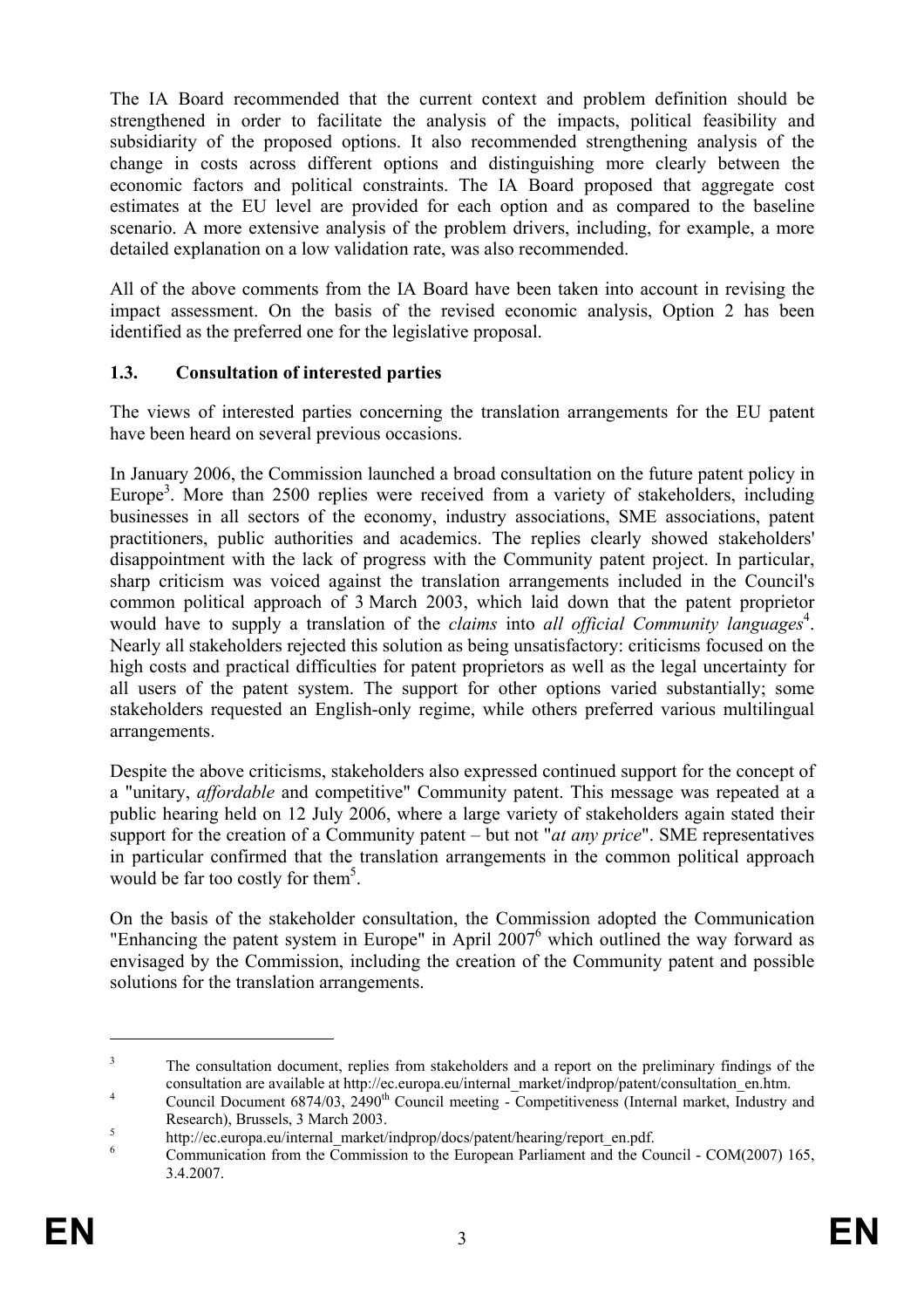Discussions with stakeholders continued on the basis of this Communication throughout 2008. On 16-17 October 2008, the Commission jointly with the French Presidency of the Council organised a conference on Industrial Property Rights in Europe<sup>7</sup>. One of the major issues discussed were the possible translation arrangements for the future EU patent. Participants reiterated in particular that the EU patent "should be cost-effective, legally secure and reduce complexity", and expressed broad support for new initiatives aiming at developing specialised machine translation programmes for patent documents $\delta$ .

On 14 October 2008, a "European Parliament of Enterprises" (meeting of 774 entrepreneurs from European countries, supported by Eurochambres and national chambers of commerce) debate was held in the European Parliament. An overwhelming majority of represented entrepreneurs emphasised that the continued lack of a single EU-wide patent was damaging to European businesses and called for the creation of the EU patent as soon as possible<sup>9</sup>.

The issue of translation arrangements for the EU patent has also been extensively addressed in the consultation on the Small Business Act – a range of initiatives targeted to the needs of European SMEs in 2008. Again, stakeholders identified high patenting costs as the main obstacle to patent protection in the EU and requested the creation of a unitary EU patent as soon as possible $10<sup>10</sup>$ . In their separate submissions to the consultation, businesses in general and SME representatives in particular unequivocally requested a significant reduction of the costs of patenting (including translation costs) for the future EU patent<sup>11</sup>.

Numerous recent position papers from various stakeholders refer to the EU patent and to the translation arrangements. European interest groups representing users of the patent system in Europe, such as BusinessEurope<sup>12</sup>, UEAPME<sup>13</sup> and Eurochambres<sup>14</sup>, confirm that businesses, both large and small, request a simplified, cost-effective and accessible EU patent. National interest groups in many Member States and across industry sectors<sup>15</sup> raise identical issues: direct translation costs, indirect costs *related* to translations (for example fees charged by patent agents and publication fees charged by national patent offices) and statutory complexity (red-tape such as formal requirements to be complied with when filing the translations at the national patent offices) are identified by stakeholders as major obstacles preventing innovative businesses from obtaining patent protection throughout the EU. A new

<sup>7</sup> Documents and conclusions of the Conference are available at

http://ec.europa.eu/internal\_market/indprop/rights/index\_en.htm.

See Council document 6985/08, 28 February 2008 and Council document 8928/08, 28 April 2008.

 $\overline{Q}$ Results of the European Parliament of Enterprises on 14 October 2008, available at

http://www.eurochambres.eu.<br><sup>10</sup> Small Business Act for Europe, Report on the Results of the Open Consultation, 22 April 2008,

available at www.ec.europa.eu/enterprise/newsroom. 11 UEAPME Expectations on the Proposal for a European Small Business Act, 14 December 2007, available at www.ueapme.com. Response to the Consultation on a Small Business Act for Europe, <sup>12</sup> 2 April 2008, available at http://www.eurochambres.eu.<br><sup>12</sup> Views on key issues of the patent reform debate in Europe, 11 August 2008, available at

http://www.businesseurope.eu.<br>
Position on the recent policy developments on the European Community patent, 19 June 2008, available

at http://www.ueapme.com.<br>
Position paper on the European Patent System, 8 April 2008, available at http://www.eurochambres.eu.

<sup>15</sup> Position papers from BDI (Bundesverband der Deutschen Industrie), DIHK (Deutscher Industrie- und Handelskammertag), CBI (Confederation of British Industries), CCIP (Chambre de commerce et d'industrie de Paris), CGPME (Confédération générale des petites et moyennes entreprises), Unioncamere, DigitalEurope, Orgalime, ACT (Association for Competitive Technology), Cefic and others.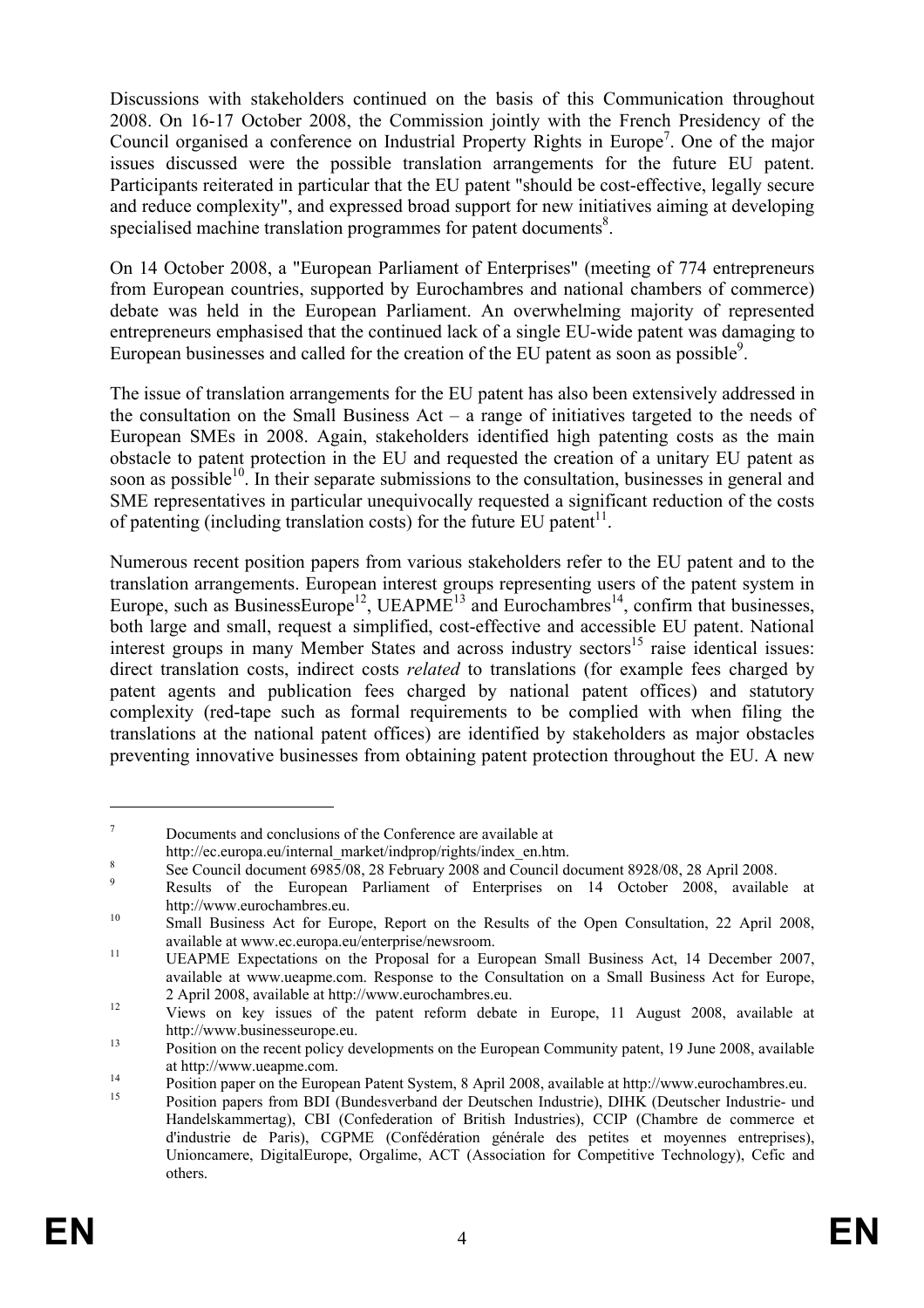approach based on specialised machine translations is generally welcomed, but it is emphasised that such machine translations must not have any legal effect and be used for information purposes only.

#### **2. POLICY CONTEXT, PROBLEM DEFINITION AND SUBSIDIARITY**

### **2.1. Policy context**

## *2.1.1. The Patent Systems in Europe*

In the EU, patent protection can be obtained either through the national patent offices of the EU Member States or the European Patent Office (EPO).

#### *National patent systems*

Each Member State has its own patent office which deals with applications for national patents. If an application and the invention to which it relates meet the requirements of national patent law (in particular the patentability requirements), a national patent is granted. The protection conferred by a national patent is *limited to the territory* of the State concerned. Normally, European inventors and businesses choose to file patent applications at a national patent office first. Following a novelty search and a preliminary examination carried out by the national office, the applicant then decides whether to pursue or abandon the national patent application, apply for a European patent at the EPO, or file a patent application under the international Patent Cooperation Treaty (PCT).

#### *The European patent system*

If the applicant chooses to apply for a European patent, the application will be dealt with by the EPO under the procedures laid down in the European Patent Convention (EPC). The EPC was adopted in 1973 and entered into force in 1977. It does not form part of the EU legal order, but all EU Member States are Contracting States to the EPC<sup>16</sup>.

The EPC has established *centralised* procedures for the search, examination and grant of European patents. On the basis of one single patent application processed in one of the three working languages of the EPO (English, French and German), inventors and businesses can obtain a European patent for one or more Contracting States to the EPC.

Of particular relevance for the present impact assessment is the fact that any patent application is *published* by the EPO eighteen months after the date of filing, in the working language of the EPO in which the application is processed (the language of proceedings) (Article 93 EPC). The application (which comprises claims, description and drawings<sup>17</sup>) is thus made available to the public, in electronic format on the European publication server<sup>18</sup>.

<sup>&</sup>lt;sup>16</sup> Other larger Contracting States to the EPC include Croatia, Iceland, Norway, Switzerland and Turkey.<br><sup>17</sup> The *claims* define the matter for which protection is sought; they determine the extent of the protection

conferred by the patent (Articles 84 and 69 EPC). The *description* indicates the background art, discloses the invention, describes at least one way to carrying it out and indicates the way in which the invention is industrially applicable; the description is used to interpret the claims (Rule 42 and Article 69 EPC).<br><sup>18</sup> The European publication server is the EPO's internet-platform for obtaining on-line copies of European

patent applications and European patents. New publications are uploaded every week. See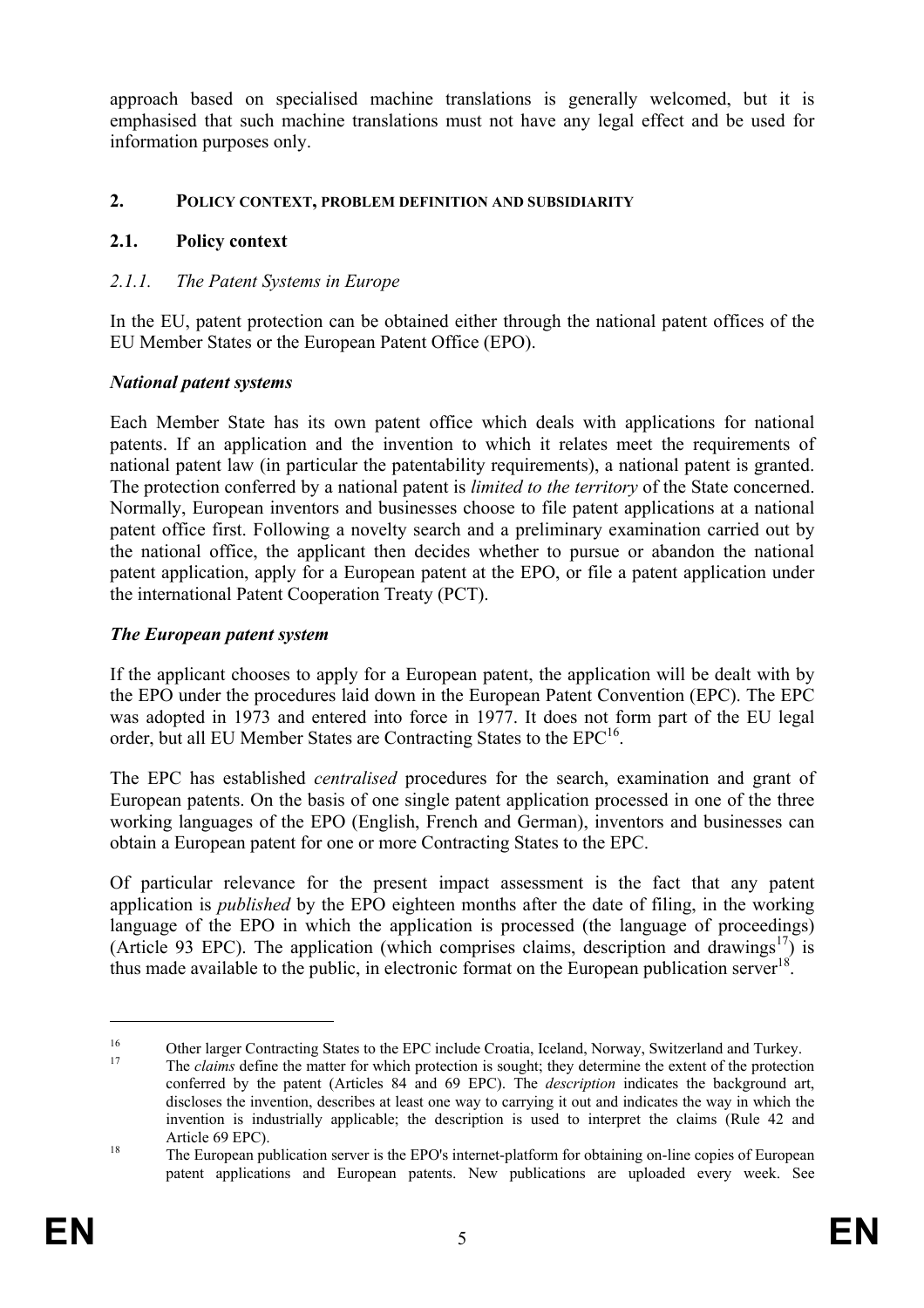If eventually granted by the  $EPO<sup>19</sup>$ , the European patent is published by the EPO in the language of proceedings, together with a translation of the claims in the two other working languages of the EPO (Article 14(6) EPC). The *authentic text* of the European patent is the text in the language of proceedings – both in proceedings before the EPO and in any Contracting State to the EPC (Article 70(1) EPC).

A European patent has the same legal effect as a national patent in the Contracting States to the EPC in which the patent proprietor desires protection for his/her invention. However, the European patent does not take effect *automatically* in most Contracting States. It must first be *validated* in the States in which the patent proprietor wishes protection.

**Validation requirements.** National law may require that the patent proprietor:

- files with the national patent office a translation of the European patent into the official language of the State where protection is desired,
- pays a publication fee to the national patent office, and
- complies with various formal requirements relating in particular to the number of copies to be filed, use of prescribed forms, and time periods.

Where the patent proprietor fails to observe any of the above validation requirements in a particular State, the European patent is deemed to be void *ab initio* in that State. Although the requirement of a translation has always been optional for EPC Contracting States, many countries selected to apply this requirement from the entry into force of the EPC. Other countries that did not initially require translations followed suit, thereby adding costs and complexity for companies in Europe when patenting beyond national borders. For example, as a founding EPC Contracting state, the United Kingdom initially did not require translations into English but introduced such requirements from 1987, ten years after the EPC entered into force $20$ .

**The London Agreement.** In order to reduce the costs caused by validation requirements, the Agreement on the application of Article 65 EPC (London Agreement) was adopted in October 2000 by an Intergovernmental Conference of the EPC Contracting States<sup>21</sup>. The London Agreement is an optional scheme, allowing for collective action to reduce patenting costs. It entered into force on 1 May 2008 for fourteen EPC Contracting States of which ten are EU Member States $^{22}$ .

Contracting States with an official language in common with one of the EPO working languages that are party who are party to the London Agreement are required to dispense

https://data.epo.org/publication-server/?lg=en for the platform in the English language. Other platforms maintained by EPO also enable on-line access to European patent documents; see esp $@$ enet, epoline and Register Plus.<br>
19 On average, in 2008, a granted European patent was published 43 months after the application was

received, see Annual Report of the EPO, 2008.<br><sup>20</sup> UK Intellectual Property Office Manual of Patent Practice, Section 76, at http://www.ipo.gov.uk/pro-

types/pro-patent/p-law/p-manual/p-manual-practice/p-manual-practice-pat1977.htm<br>
OJ EPO 2001, 550.<br>
<sup>22</sup> The London Agreement optered into force on 1.5.2000 in the following ELLMomb

<sup>22</sup> The London Agreement entered into force on 1.5.2009 in the following EU Member States: DE, DK, FR, LU, LV, LT, NL, SE, SI and UK. The other States parties to the Agreement are CH/LI, HR, IS and MC.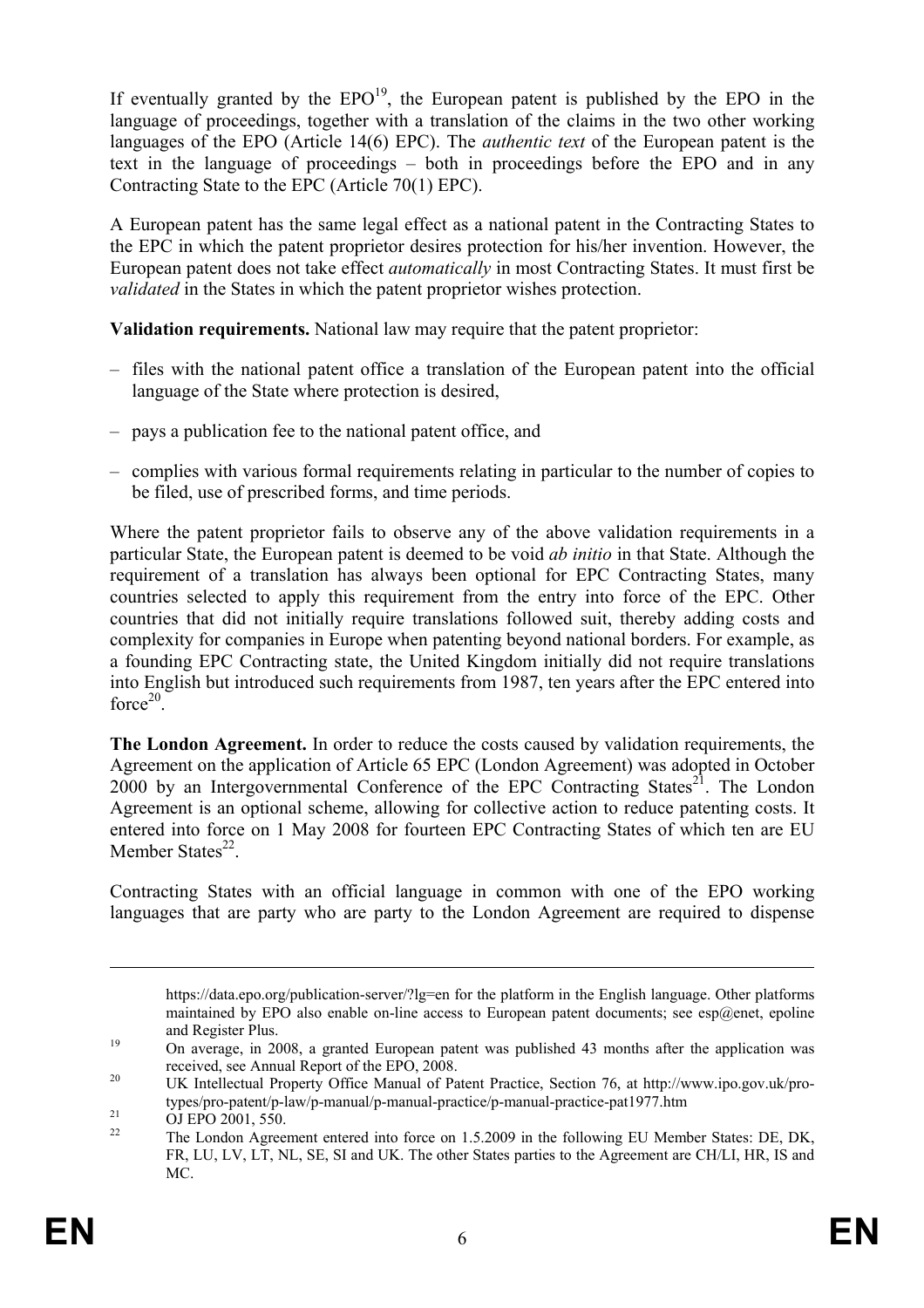entirely with translation requirements (Article 1(1) of the Agreement). Within the EU, this applies to France, Germany, Luxembourg and the United Kingdom.

Contracting States not having an official language in common with one the EPO working languages may require a translation of the *claims* into their official language and nominate one of the working languages of the EPO into which the description should be translated if this is not the language of proceedings at the EPO (Article 1(2) and (3) of the London Agreement). Within the EU, Denmark, Latvia, Lithuania, the Netherlands, Slovenia and Sweden require translation of the claims into their official language. Of these countries, Denmark, the Netherlands and Sweden have nominated English for translations of the description, therefore requiring this translation if the patent has been granted in French or German.

Seventeen Member States are **not** parties to the London Agreement and still require a translation of the entire patent into their official language (Austria, Belgium, Bulgaria, Cyprus, Czech Republic, Estonia, Finland, Greece, Hungary<sup>23</sup>, Ireland, Italy, Malta, Poland, Portugal, Romania, Slovakia and  $Spin^{24}$ . Despite the clear benefits for reducing the costs of patenting new technology for European companies in the domestic market, ratification of the London Agreement has not taken place in most EU Member States, mainly for political reasons.

<sup>&</sup>lt;sup>23</sup> Hungary is expected to accede to the London Agreement on 1 January 2011.<br><sup>24</sup> It should be noted that currently Ireland and Malta do not require a translation of a European patent into Irish and Maltese. For validation in Ireland and Malta, it suffices that the European patent is available in English.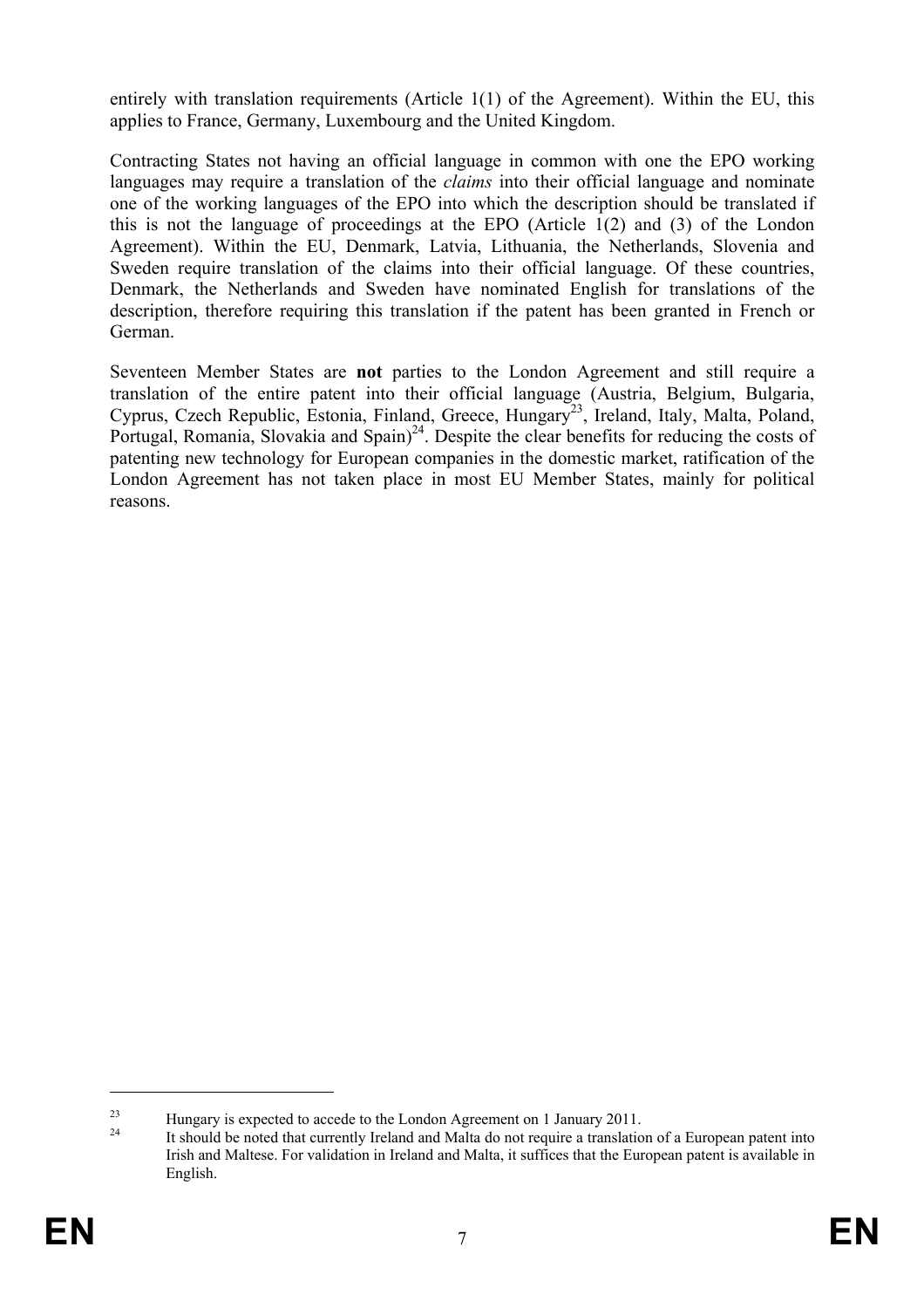

*Figure 1 – Translation requirements under the London Agreement in the EU Member States*<sup>25</sup>

Source: Economic incongruities in the European patent systems: B van Pottelsberghe de la Potterie and M Mejer (2008)

# *2.1.2. The Community (EU) Patent Proposal*

Following a consultation process initiated in 1997 by a Green paper on promoting innovation<sup>26</sup> – which first introduced the concept of creating the Community patent by means of a Regulation – the Commission adopted a proposal for a Regulation on the Community patent in August  $2000^{27}$ . This was also a response to calls from the European Council in Lisbon on 23 and 24 March 2000, which underlined the importance of introducing a Community patent without delay.

The Commission proposal aimed at an affordable Community patent in terms of translation costs: once the patent would had been granted in one of the working languages of the EPO (English, French or German) and published in that language together with a translation of the claims into the other two working languages of the EPO, the patent would have taken effect in the EU *without any further translation*. Only where legal proceedings would have been

<sup>&</sup>lt;sup>25</sup> Source: van Pottelsberghe / Meijer, 20008, The London Agreement and the cost of patenting in Europe, Bruegel Working Paper, 2008/05 and reproduced in "Economic Cost-Benefit Analysis of the Community Patent" by van Pottelsberghe / Danguy, study on behalf of the European Commission;

updated on the basis of www.epo.org/patents/law/legal-texts/london-agreement/status.html 26 Promoting innovation through patents – Green paper on the Community patent and the patent system in

Europe - COM(97) 314, 24.6.1997.<br>Proposal for a Council Regulation on the Community patent - COM(2000) 412, 1.8.2000.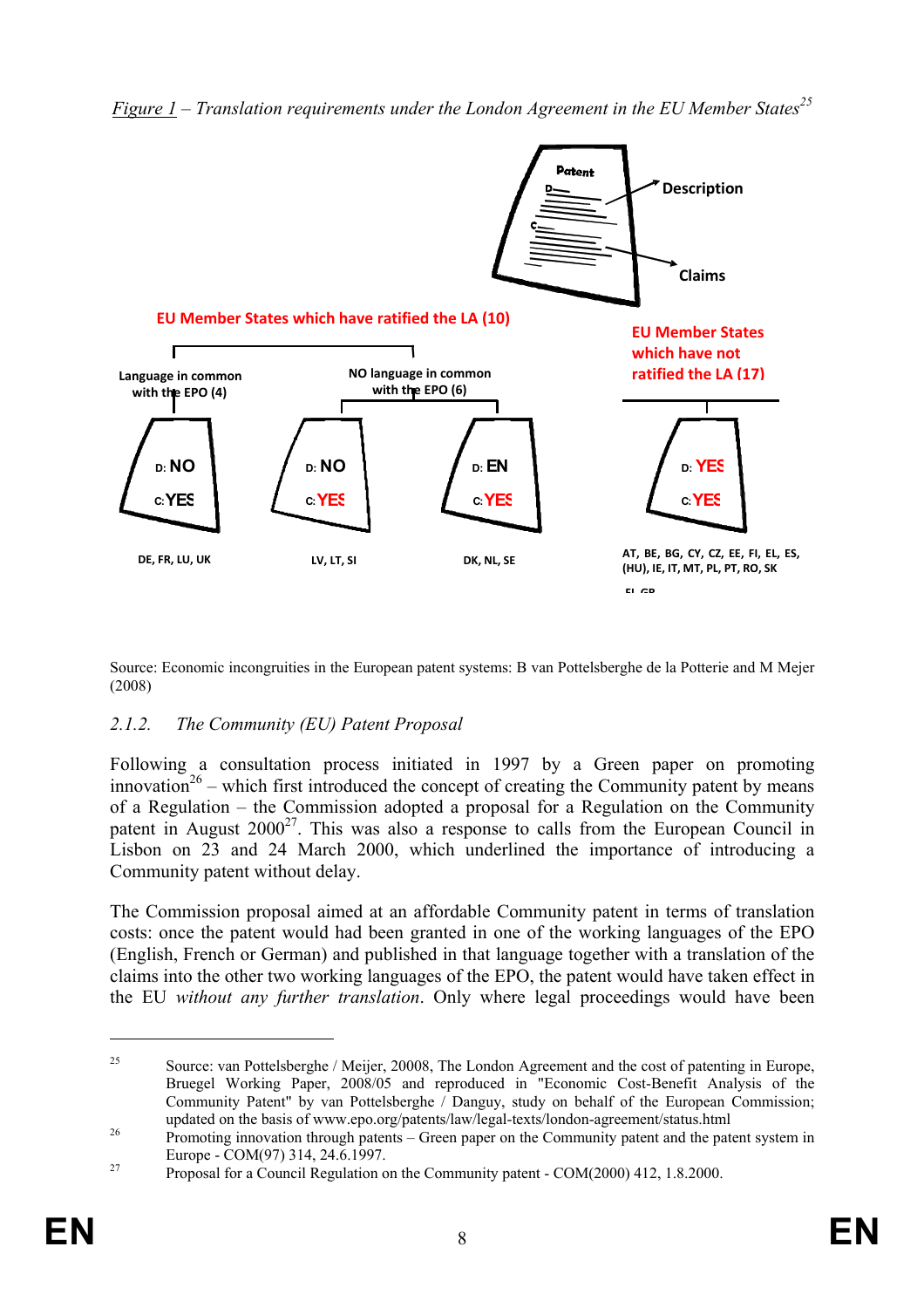initiated against an alleged infringer would the patent proprietor have had to supply a translation of the entire patent.

In March 2003, the Council adopted a common political approach on the Community patent. This provided that patent proprietors would have to supply translations of the claims into all the official languages of the EU Member States which in addition could have had legal effect provided in Article 70(3)  $EPC^{28}$ . Such a language arrangement would have been significantly more costly to patent proprietors than the original Commission proposal. Although intending to provide protection for third parties in infringement actions when a translation has a narrower scope than the original language, the possible legal effect of claims translations into all EU languages would have created significant legal uncertainty. It was consequently rejected by all users of the patent system as too costly and too risky. Another reason for the rejection was the practical difficulties of supplying numerous translations within a limited time period after the grant of the patent. Following the 2003 common political approach, the Council failed to reach a final agreement on the Community patent.

Given the importance of patent policy for innovation, the Commission launched a broad consultation on the future of patent policy in Europe in January 2006. This re-affirmed the need for action to provide a simple, cost-effective and legally-secure Community patent system, as well as stakeholders' continued support for the concept of a Community patent as yielding the most added value for European industry.

Discussions on the Community patent were re-launched in the Council after adoption by the Commission of the Communication "Enhancing the patent system in Europe" in April 2007<sup>29</sup>, which confirmed the commitment to the creation of a single Community patent as the most affordable and legally secure answer to the challenges with which European businesses are confronted in the field of patents and innovation. The Communication offered to explore with Member States how to simplify the translation arrangements with a view to reduce translation costs of the Community patent while increasing legal certainty for all innovative businesses.

Most recently, in December 2009 the Council adopted conclusions on the Enhanced patent system for Europe and a general approach on the proposal for a Regulation on the EU patent. As explained in Section 1.1, due to the entry into force of the Lisbon Treaty and the change of legal basis for the creation of the EU patent, the translation arrangements for the EU patent must now be included in a separate regulation to be proposed by the Commission.

# **2.2. Problem definition**

The lack of an EU patent entails a fragmented system for patent protection in the EU. Patent proprietors appear to refrain from seeking EU-wide patent coverage due mainly to the high costs and complexity of validating European patents in several Member States.

**High costs of validation.** Direct and indirect translation costs can add up to about 40% of the overall costs of patenting in Europe. It has been estimated that a European patent validated in

 $\overline{a}$ 

<sup>&</sup>lt;sup>28</sup> Common political approach, pt. 2.3: "the applicant must, upon the grant of the patent, file a translation of all claims into all official Community languages except if a Member State renounces the translation into its official language. The translation will be filed with the EPO and the cost borne by the applicant", see Council document 6874/03, referred to in footnote 4.<br>Communication from the Commission to the European Parliament and the Council - COM(2007) 165.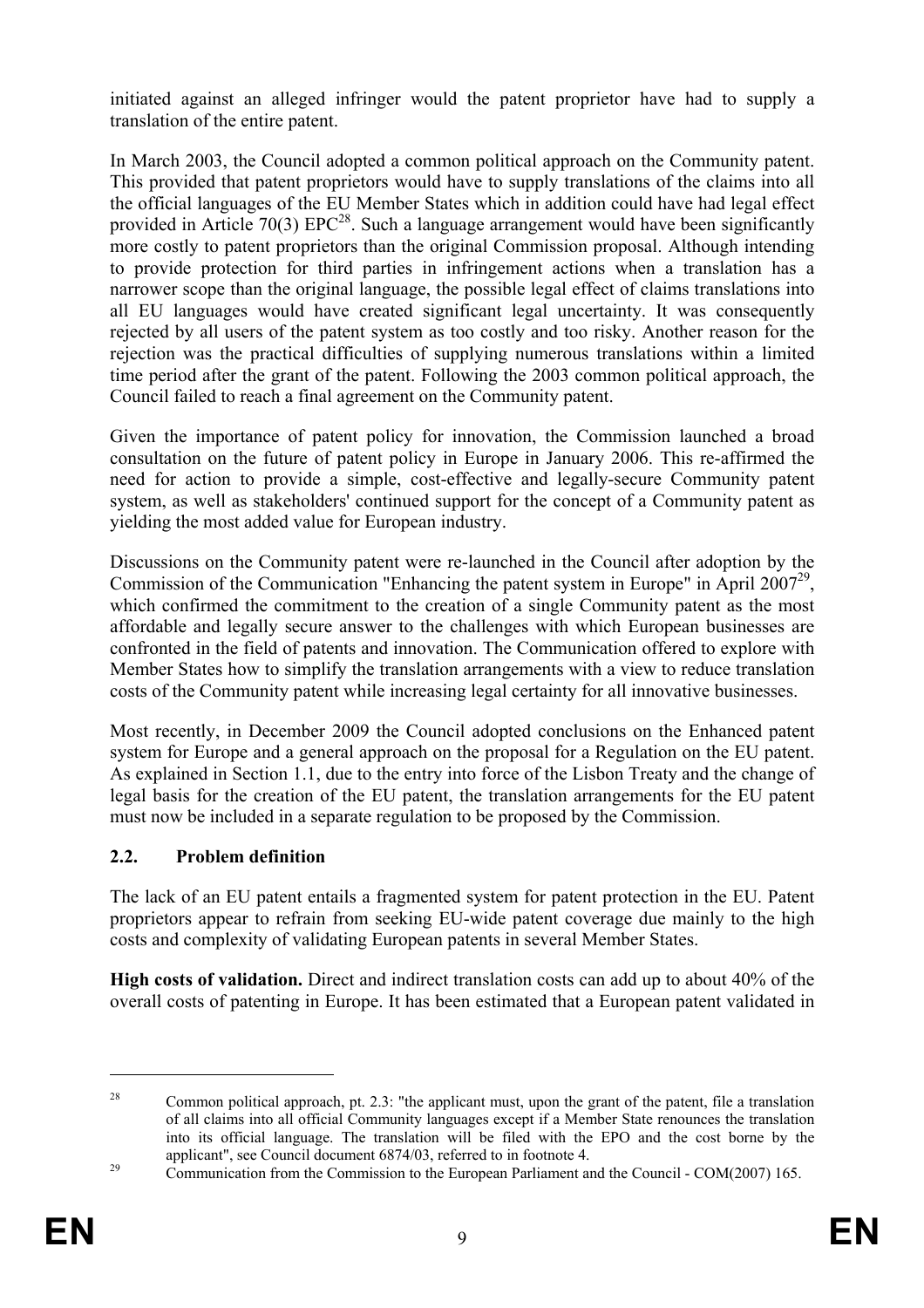13 countries is more than 10 times more expensive than a patent in the US or Japan<sup>30</sup>. These costs particularly affect SMEs, young innovative companies (YICs), start-up companies and public research organisations, and they impede access to the patent system.

As explained in section 2.1.1.2, national laws of most EU Member States require that the patent proprietor supplies translations of the patent into the official languages of the Member States in which protection is sought. The translations must be filed with the national patent offices, which shall make them available to the public. Significant costs, red-tape and complexity accrue in this process:

- Costs of technical translations. Specialised translators are needed to translate the technical text contained in patents. On average,  $85$  EUR are charged per page<sup>31</sup>. The number of pages to be translated depends on the length of the patent: a patent of typical length contains 15 pages of description, 4 pages of claims and 1 page of drawings<sup>32</sup>.

- Fees charged by patent agents. Local patent agents often act as intermediaries between the patent proprietor and the national patent offices where the translations are to be filed<sup>33</sup>. They may offer to arrange for translations or verify translations carried out by external translators, or they may offer to ensure that formal requirements laid down by national law are complied with $34$ . Fees must be paid by the patent proprietor for such services, and they vary from around 150 EUR to 600 EUR per validation of a patent depending on the Member State<sup>35</sup>.

- Official fees charged by national patent offices for the publication of the translations. *Figure 2* below shows the publication fee (also known as "printing fee" in countries where the publication still consists in printing the patent on paper) for a European patent of typical length  $(20 \text{ pages})^{36}$ .

<sup>&</sup>lt;sup>30</sup> Bruno van Pottlesberghe de la Potterie and Didier François, the Cost factor in Patent Systems,

Université Libre de Bruxelles Working Paper WP-CEB 06-002, Brussels 2006, see pp.17 et seq.<br><sup>31</sup> This estimation was taken as a basis by the Council in the common political approach of 3.3.2003. It is confirmed by data provided by translation service providers.<br>32 Harhoff (et al.), referred to in note 27, arrive at a actual mean number of 21,24 pages per patent. The

<sup>&</sup>quot;Study on the Cost of Patenting" carried out by Roland Berger Market Research finds an average of 23 pages, of which 4 pages of claims.<br><sup>33</sup> In some Member States, national law appears to still *require* that such formalities be carried out by a

local patent agent.<br>
34 An exhaustive list of these requirements can be found in the EPO's publication "National law relating to

the EPC", 14<sup>th</sup> edition, June 2009, pages 99-135. See also http://www.epo.org/patents/law/legal-<br>texts/html/natlaw/en/iv/index.htm.

 $t_{\text{35}}$  Source: Interviews with patent agents and Roland Berger Study.<br> $t_{\text{36}}$  Soc. "National law relating to the EDC". 14<sup>th</sup> edition. Eurther com-

See "National law relating to the EPC",  $14<sup>th</sup>$  edition. Further complexity is added by national provisions on (i) additional page fees for longer patents and (ii) special fee schedules where the patent proprietor files an electronic version of the patent.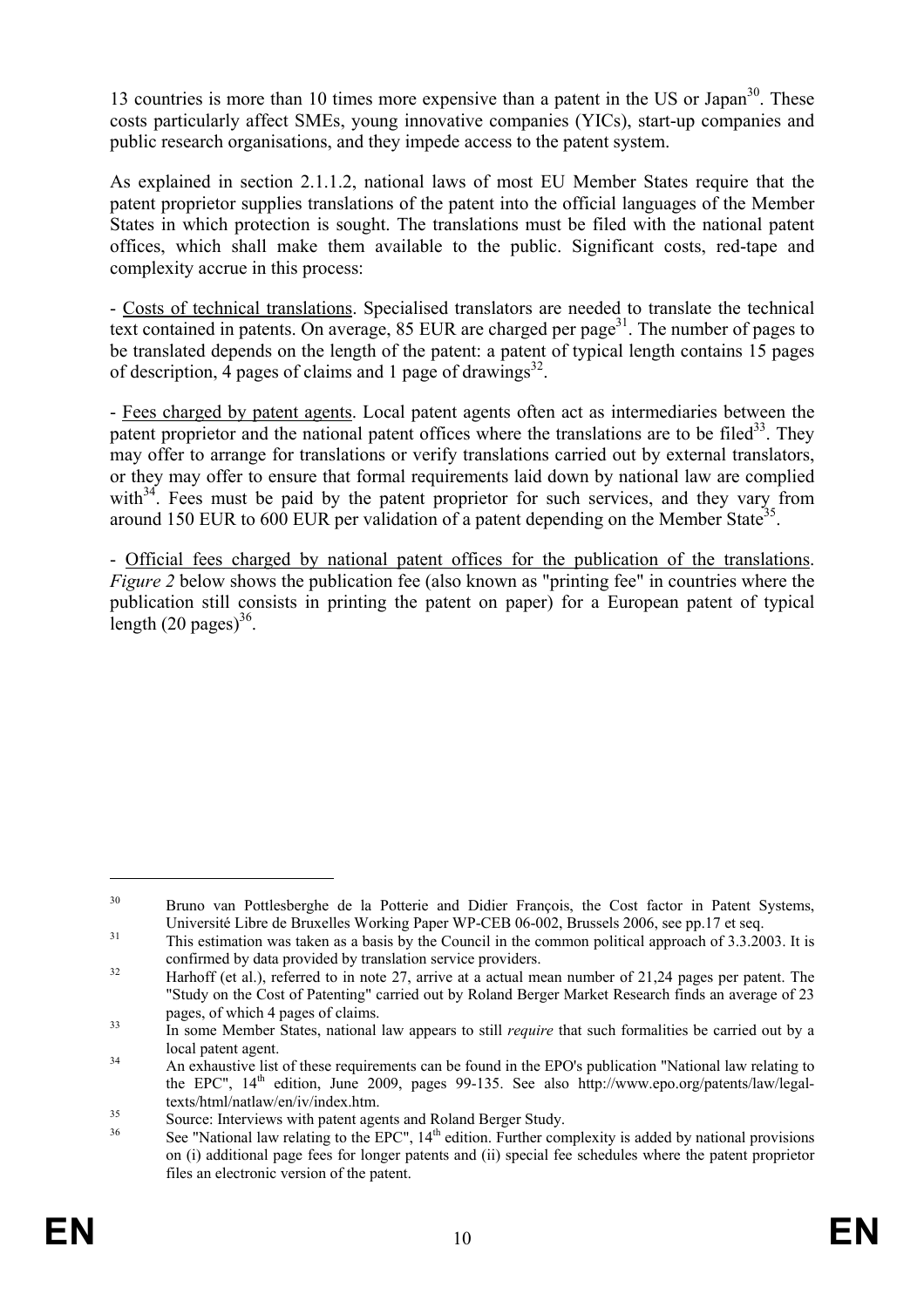

*Figure 2 – Publication fee charged in EU Member States for a typical European patent* 

*Source: National Law relating to the EPC, 14th Edition*

*Figure 3* below illustrates the total validation costs (including direct translation costs and estimated related costs such as patent agent fees and publication fees) for a European patent of typical length (granted by the EPO in German), in respectively three, six and thirteen EU Member States:

- if the patent proprietor wishes protection in only three Member States Germany, France and UK (which are parties to the London Agreement) – no validation requirements apply and no costs are incurred;
- if protection is desired in six Member States (which are all parties to the London Agreement), costs amount to 3 000 EUR;
- if protection is desired in six Member States (of which three are *not* parties to the London Agreement), costs amount to more than 4 500 EUR;
- finally, validation costs are more than 12 000 EUR when protection in thirteen EU Member States is desired.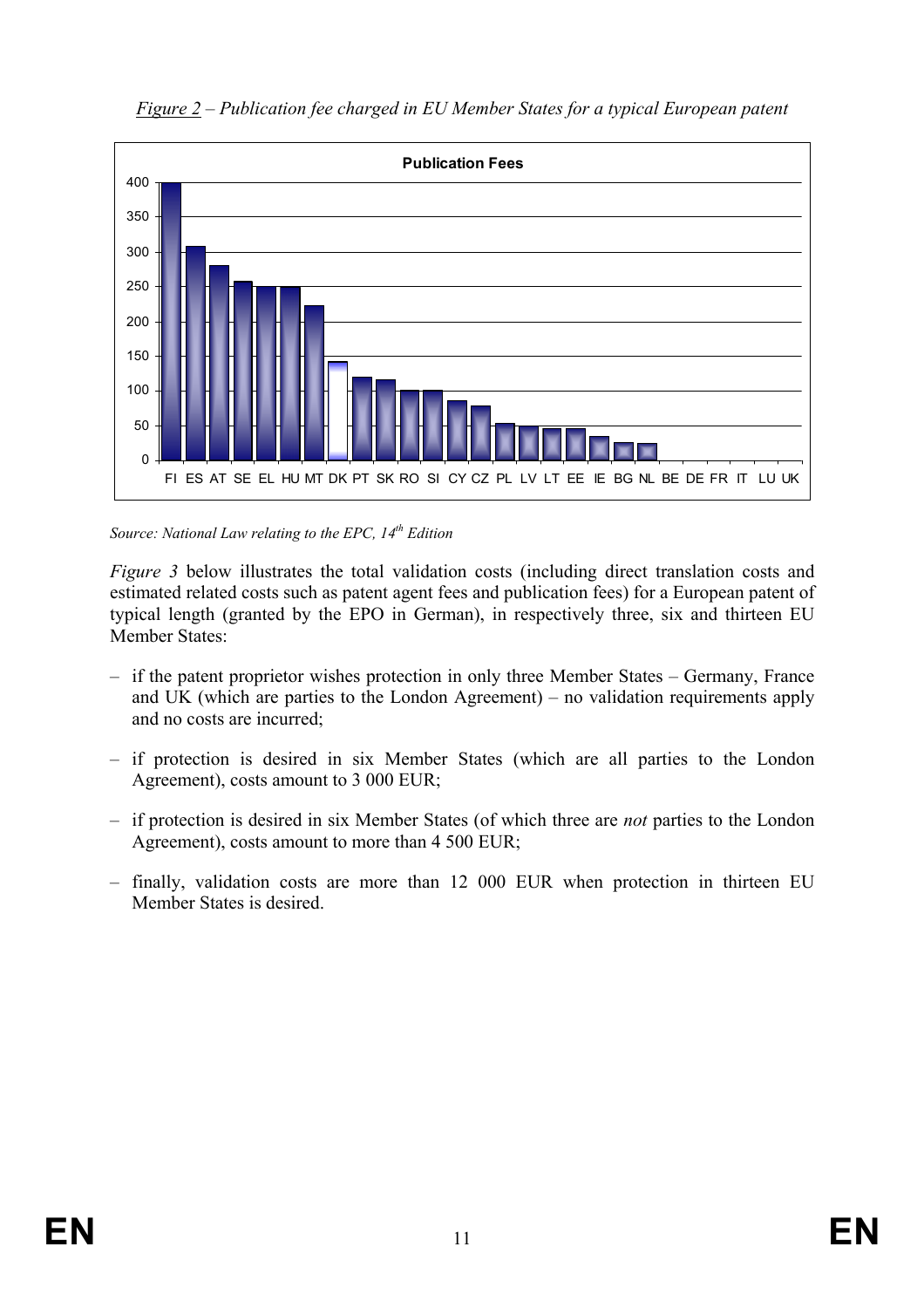*Figure 3 – Example of total validation costs (in EUR) of a European patent of typical length in a selection of EU Member States*



Source: own calculations

It should be borne in mind that for a longer patent, (for example, in the field of biotechnology, where patents can extend to 200 pages) the validation costs for only 13 Member States may amount to more than 140 000 EUR. Moreover, an average length patent is estimated to cost between 22 000 and 26 000 EUR in validation costs for EU-wide coverage.

**Fragmentation due to low number of validations.** A European patent is usually validated in only a few countries selected by the patent proprietor: currently, a European patent is, on average, validated in only five EU Member States $3^7$ . The number of validations has even *decreased* over the last 15 years, although the number of EPC Contracting States has *increased* from 17 (in 1995) to 37 today<sup>38</sup>. There is no straightforward explanation for this slight decline since a number of factors affect the patenting strategy for a company and decisions are taken on a case-by-case basis. Possible explanations include a general rise in number of applications and granted patents (e.g. about 78000 applications were received at the EPO in 1995 compared to more than 146000 in 2008) resulting in larger company patent portfolios and therefore fewer designations in order not to increase the overall costs of their patent portfolio.

*Figure 4* below shows the share of European patents that were validated in the EPC Contracting States in 1995 and 2003. In 2003, 95% of all patents granted by the EPO were

<sup>&</sup>lt;sup>37</sup> See, for example, "Study on the Cost of Patenting" carried out by Roland Berger Market Research, August 2004.<br><sup>38</sup> See "Economic cost-benefit analysis of the Community patent" – study by van Pottelsberghe / Danguy

on behalf of the European Commission, on the basis of data provided by the EPO.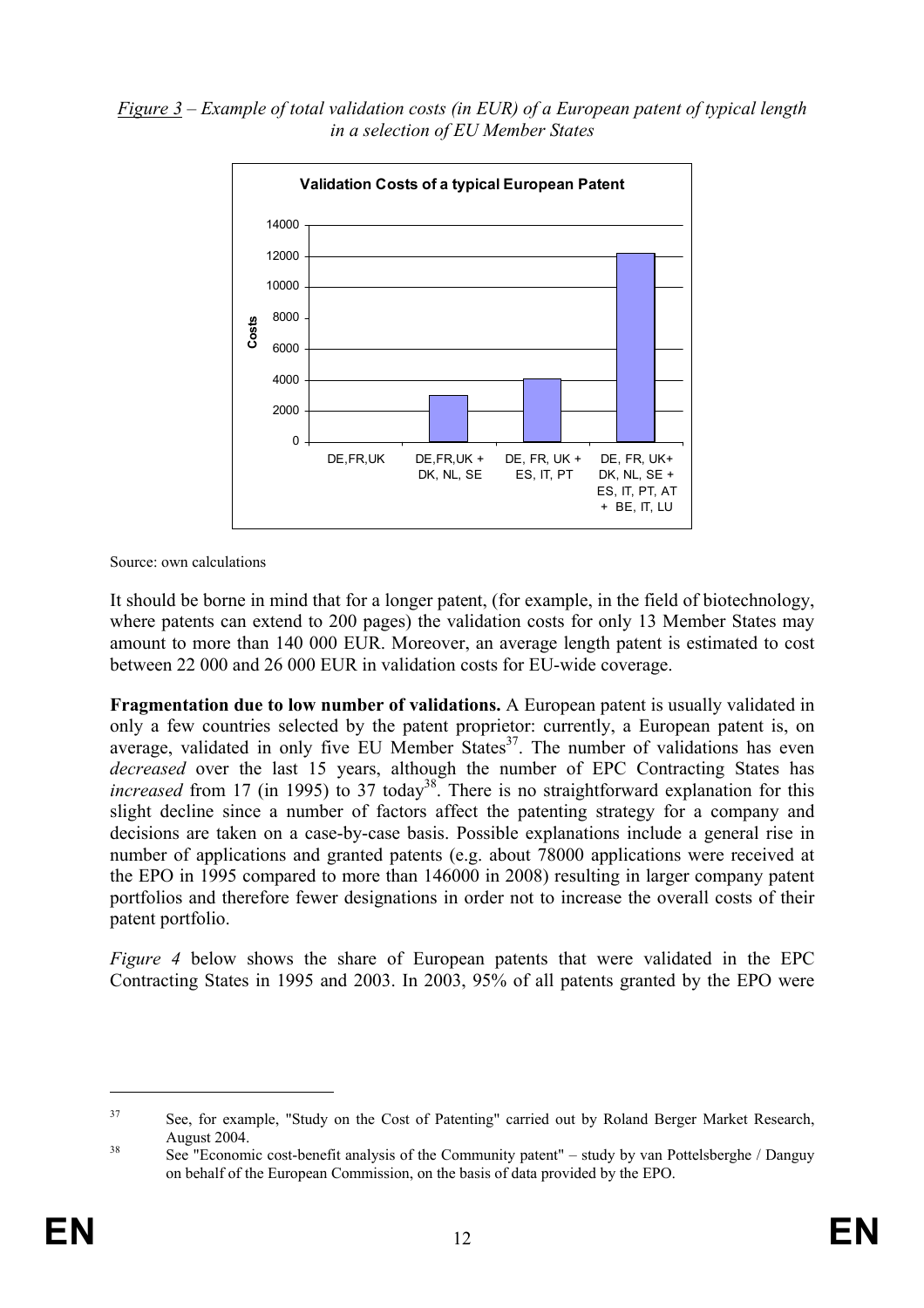validated in Germany, 80% were validated in France and 75% in the United Kingdom. For all other countries, the validation rate is below  $40\%^{39}$ .



*Figure 4 – Share of EPO patents validated in EPC Contracting States*

The decision of a patent proprietor to validate a European patent in a particular country depends on several factors: high costs (arising from direct translation costs, publication fees, annual renewal fees) have a strong negative impact, but other factors such as a country's GDP, population, number of years of EPC membership, and distance to other countries also impact on the validation decision<sup>40</sup>. In practice, the European patent thus provides patent protection in mainly a few EU Member States. This has far-reaching consequences: (i) it reduces the commercial value of the patented invention; (ii) it impedes businesses' cross-border activities; (iii) it leaves business opportunities unexploited. Worse still, it entails a fragmented system for patent protection in the EU with negative effects on the functioning of the Internal Market; patent right "borders" are being erected around individual Member States because the territorial limits of patent rights are left intact. Finally, the fragmentation leads to reduced dissemination of technological information as the translations of patents into most of the EU languages are not available.

Taking into account the number of validations each year across all EU Member States, it is estimated that between 205 and 230 million EUR is spent by companies on translations, validations and professional charges. Moreover, it should be borne in mind that this overall figure covers European patents, validated on average in only 5 Member States. If all patents were validated in all EU Member States, this figure would be many times higher.

On the other hand, the EU patent would provide protection *traversing* the internal borders of the EU, embracing and covering the entire Internal Market. The EU patent – by establishing a single property right border around the Internal Market – would thus avoid the creation of *internal* patent right borders along the national borders of the EU Member States. This has relevance to the principle of free movement of goods in the Internal Market.

 $\overline{a}$ 

<sup>&</sup>lt;sup>39</sup> Harhoff / Hoisl / Reichl / van Pottelsberghe, 2009, "Patent validation at the country level: the role of fees and translation costs", Research Policy, November 2009. Italy is not included due to the lack of information on validations in Italy. Broad estimates by the EPO suggest that 30–40% of the patents granted by the EPO are generally validated in Italy.<br>40 Obviously, these latter factors are constant over time and cannot serve as leverage for policy options.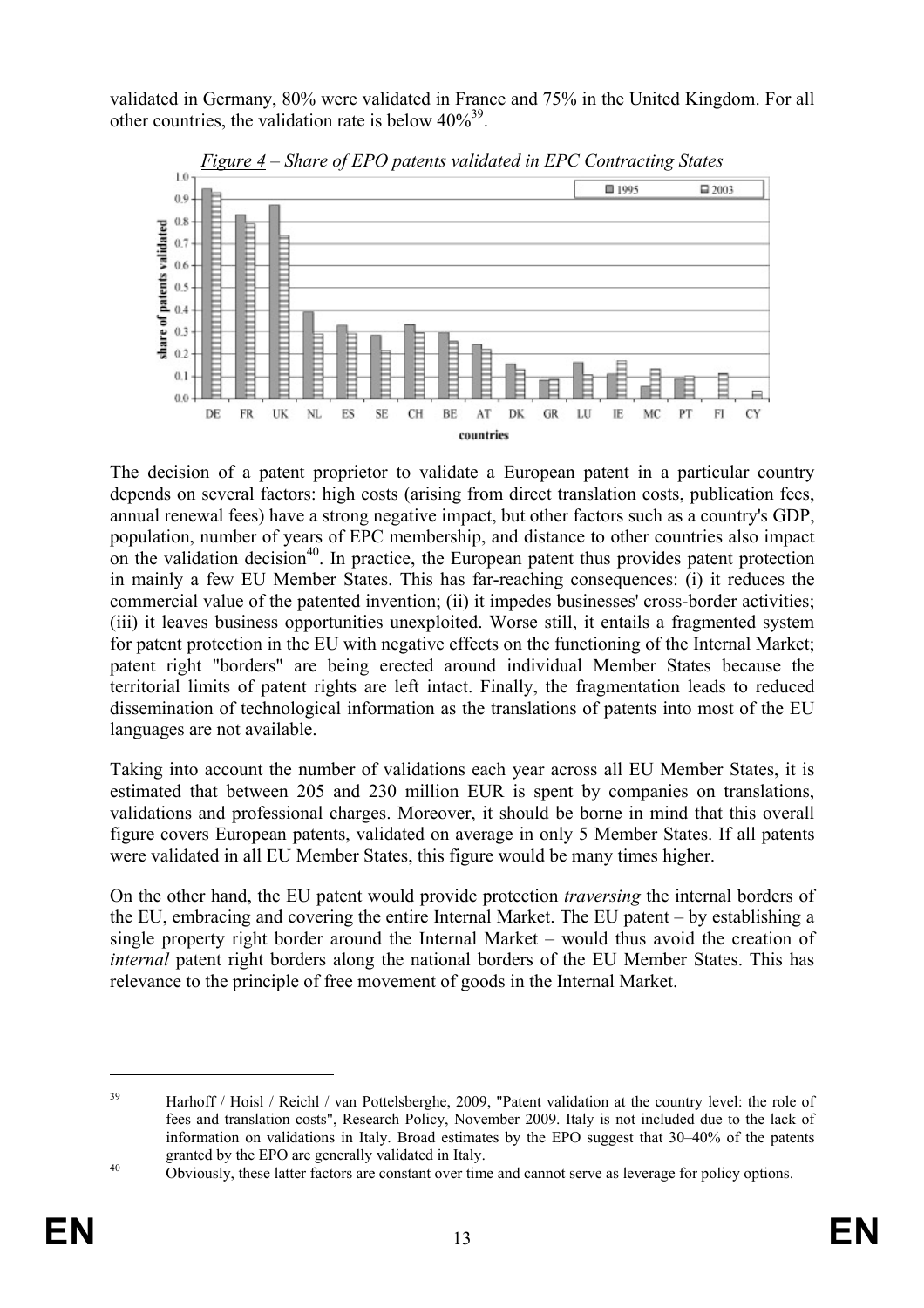As explained above, the London Agreement lowers the costs relating to translations for patent proprietors, but it does not overcome the fragmentation caused by the national patent right borders created by the European patent after grant. On the contrary, by cutting validation costs entirely in four Member States (DE, FR, LU and the UK) but only *reducing* costs in six other Member States where translations of the *claims* still have to be supplied (DK, LT, LV, NL, SE, SI) – *while* validation requirements are left untouched in seventeen Member States – the London Agreement actually risks *reinforcing* patent proprietors' selective validation practices. Patent right borders will therefore be left intact within the EU. This has major undesirable effects on the functioning of the Internal Market:

- Among other factors in commercial decisions, the concentration of patent protection in a few major Member States (often those which have ratified or acceded to the London Agreement) risks leading to a concentration of investments in R&D and technology transfers in these States. In smaller and new Member States (often those which have *not*  ratified or acceded to the London Agreement) continuous low patenting activity is likely to have a knock-on effect on R&D activity and innovation, making it particularly difficult for SMEs in these States to grow and exploit the opportunities of the Internal Market.
- In relation to the enforcement of patent rights, if goods enter the EU through a Member State where a patent is not in force, the patent proprietor may not rely on the EU Customs  $Code<sup>41</sup>$  to withhold the goods suspected to be in breach of the patent. The goods have to be released by the customs authorities and thus allowed to circulate freely within the Internal Market, possibly also including the Member States where the patent is in force. The identification of the goods in breach of a patent becomes very complicated at this stage.

**Access to technological information.** A further shortcoming of the current translation arrangements for European patents is the practical difficulties in accessing the translations at some national patent offices. While some offices do make the translations available electronically<sup>42</sup>, others only provide access to paper copies that can be consulted in the public reading rooms of the national patent offices, or copied at the expense of interested third parties. The number of translations consulted in Member States where translations are only available in printed form is extremely low – less than  $2\%$  according to estimates<sup>43</sup>.

It must also be kept in mind that the publication of the translations takes place very late in the "life cycle" of the patent – often not before five years after the date of filing of the patent application. Yet innovative businesses must keep abreast of the latest technological developments in their field by monitoring new patent *applications* filed by their competitors – which are published already eighteen months after the date of filing (in the language of proceedings before the EPO) – not by reading the translations supplied several years later. In practice, no meaningful "veille technologique" can take place only on the basis of the translations filed at the national patent offices after the patent has been granted.

<sup>&</sup>lt;sup>41</sup> Council Regulation (EEC) No 2913/92 of 12 October 1992 establishing the Community Customs Code (OJ L 302, 19.10.1992, p. 1), as amended.

 $\frac{42}{2}$  CDs and DVDs are still used for storing and copying information but their use will in future be limited to static data collections. The introduction of online publication servers constitutes the major shift which will shape patent information policy in the  $21<sup>st</sup>$  century, radically reducing the interval between publication and distribution of information.<br><sup>43</sup> Response to Written Question no 88618 of 14.3.2006 (JO Question écrites, Assemblée nationale, 25,

<sup>20.06.2006,</sup> p.6598). See also Rapport de la Mission de Concertation sur le Brevet Européen "Les enjeux de l'Accord de Londres" (Rapport Vianès).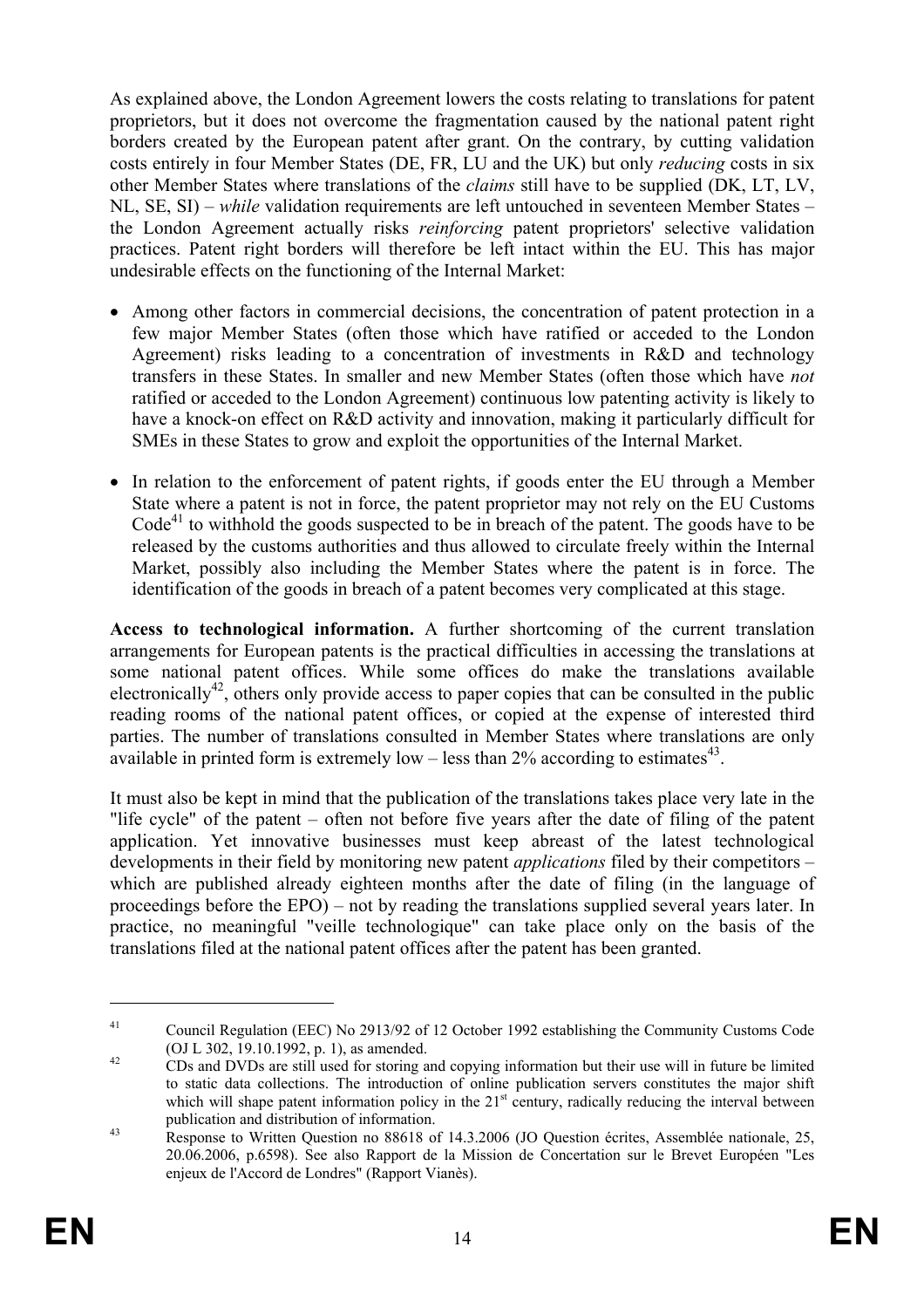The problems of the current patent system in Europe are summarised in *Figure 5* below.



*Figure 5 – Problems of the current patenting system* 

As this impact assessment deals only with the translation arrangements for the EU patent, other costs of obtaining and maintaining a patent, such as pre-grant fees for the EU patent (e.g. search, examination, grant fees) and renewal fees, fall outside the scope of this exercise<sup>44</sup>.

# **2.3. Subsidiarity**

The creation of European intellectual property rights to provide uniform protection throughout the EU and associated language arrangements is provided for by Article 118 TFEU. Only the EU is entitled to act to create uniform intellectual property rights in the EU.

The problems outlined above can only be addressed by a single EU-wide patent that does not require national validations and that has a drastically reduced translation regime compared to the current European patent.

<sup>&</sup>lt;sup>44</sup> This is addressed in detail in the studies carried out for the European Commission by Bruno van Pottelsberghe: "Economic cost-benefit analysis of the Community patent" of 7 April 2009 and "Patent fees for a sustainable EU patent system" (forthcoming).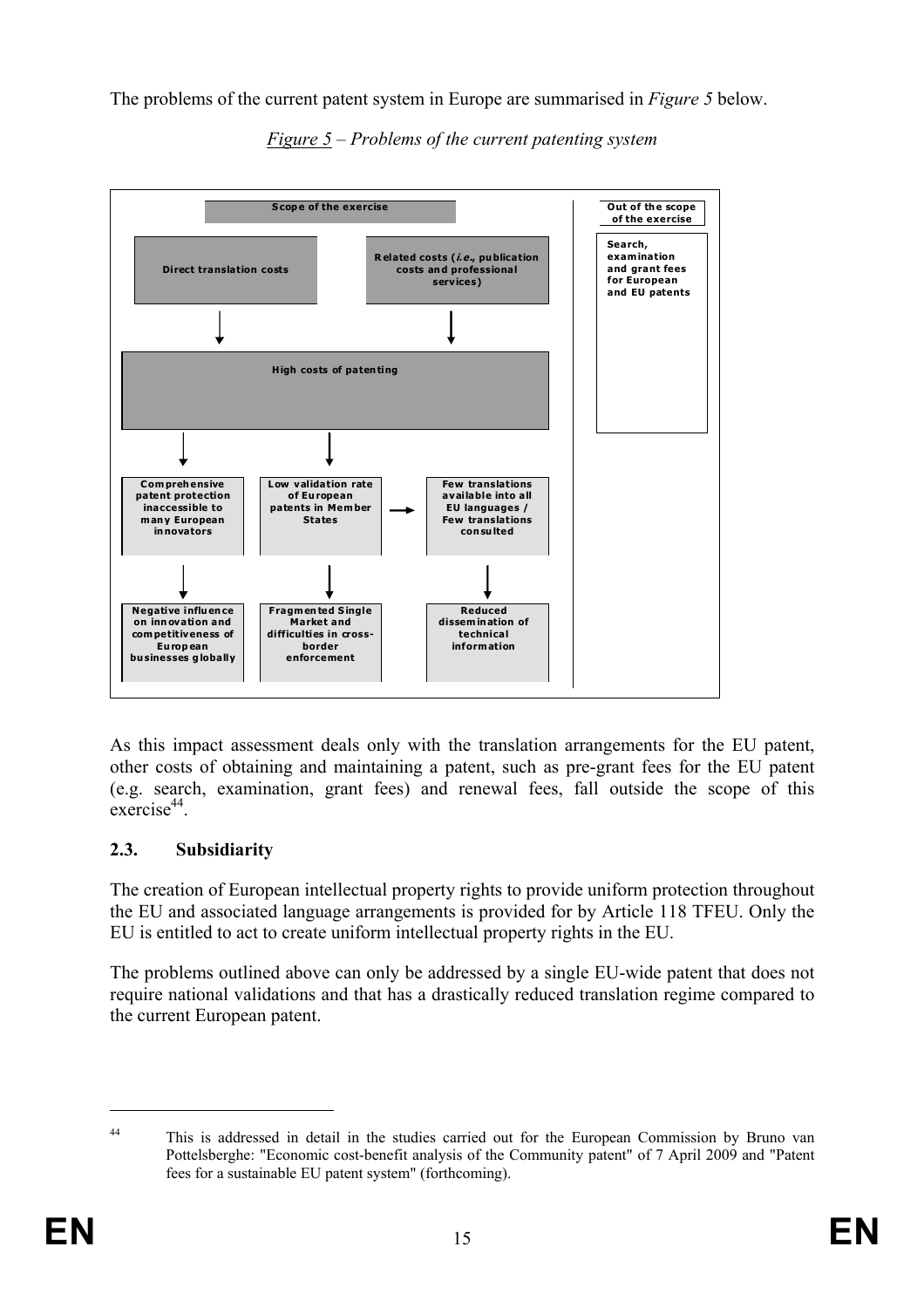## **3. OBJECTIVES**

The Europe 2020 strategy adopted by the Commission on 3 March  $2010^{45}$  puts forward three mutually-reinforcing priorities: smart, sustainable and inclusive growth. The first of these requires strengthening knowledge and innovation as drivers for future growth. A key element of this is improving the framework conditions for businesses to innovate, and the Europe 2020 strategy expressly mentions the creation of a single EU patent and a specialised patent court. The EU patent will provide for uniform protection of patent rights in the Internal Market, thereby creating more favourable conditions for investment in R&D, particularly in regions with below average innovation activity<sup>46</sup>. This should therefore facilitate reaching the  $3\%$ target of GDP invested in R&D affirmed by Europe 2020.

As consultations have shown, the creation of the EU patent should not be a goal in itself. The EU patent needs to be accessible for all European businesses, including SMEs. This will require translation arrangements which are cost-effective, simplified and legally secure.

**Cost-effective.** The translation arrangements need to avoid high costs to make the EU patent attractive for innovative businesses. In particular, the EU patent system must be competitive with the patent systems in other major economies of the world.

**Simplified.** The translation arrangements must consider the impact on accessibility of the patent system to innovators. The fundamental objective of the patent system – which is to encourage innovation through offering an exclusive right (limited in time) in exchange for full disclosure of the invention for the dissemination of technological information in different languages – must be balanced against costs.

**Legally secure.** The translation arrangements must ensure legal certainty. Only the text in a language in which an EU patent is granted should have legal value in order to avoid legal risks related to errors in translations. Translations, especially machine translations should not have any legal effect and be for information purposes only.

These objectives are summarised in *Figure 6* below.

<sup>45</sup> Europe 2020 "A strategy for smart, sustainable and inclusive growth" - COM(2010) 2020. http://www.proinno-europe.eu/sites/default/files/newsroom/2010/02/I981-DG%20ENTR-Report%20RIS%20(Web).pdf.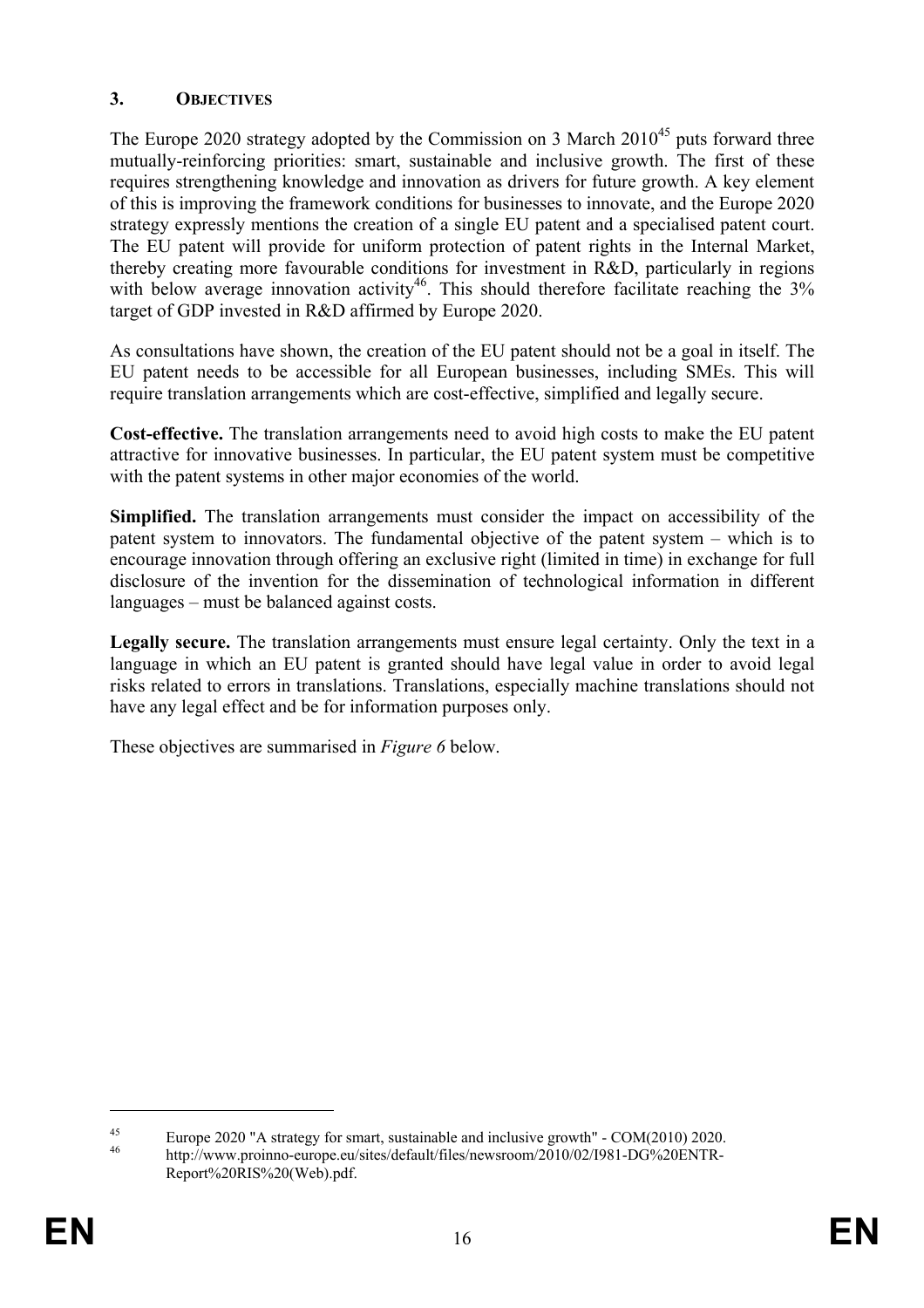*Figure 6 – Hierarchy of objectives for translation arrangements for the EU patent*



# **4. POLICY OPTIONS AND ANALYSIS OF THEIR IMPACTS**

# **4.1. Introduction**

All policy options chosen and analysed are based on the following principles:

**1) Central filing of translations and electronic publication.** Any translation to be filed at the time of grant shall be filed centrally at the EPO, which shall be in charge of the electronic publication of the EU patent in the language of proceedings and any translation of the claims. No requirement relating to professional representation going beyond Article 133 EPC shall be imposed on patent proprietors for filing the translations.

The implementation of this principle alone will entail a considerable improvement as compared to the current situation (in terms of cost reduction and simplification). It conforms to the Commission's overall administrative burden reduction exercise aiming at freeing up and redirecting business resources in order to enhance the competitiveness of innovative businesses in the Member States.

**2) Automatic machine translations.** The development of automatic machine translation (AMT) programs for patent documents is essential in order to improve the dissemination of technological information for researchers throughout the EU, as well as giving the EU patent a truly multilingual character. A project in this field has been underway at the EPO using English as pivot language to translate between German, French, Spanish, Italian, Swedish and Portuguese. Other languages are in preparation. The Commission along with the EPO is also supporting a project for machine translations (Patent Language Translations Online, PLuTO) $47$ , which involves developing translation software on the basis of patent

<sup>47</sup> Information available at http://cordis.europa.eu/home\_en.html.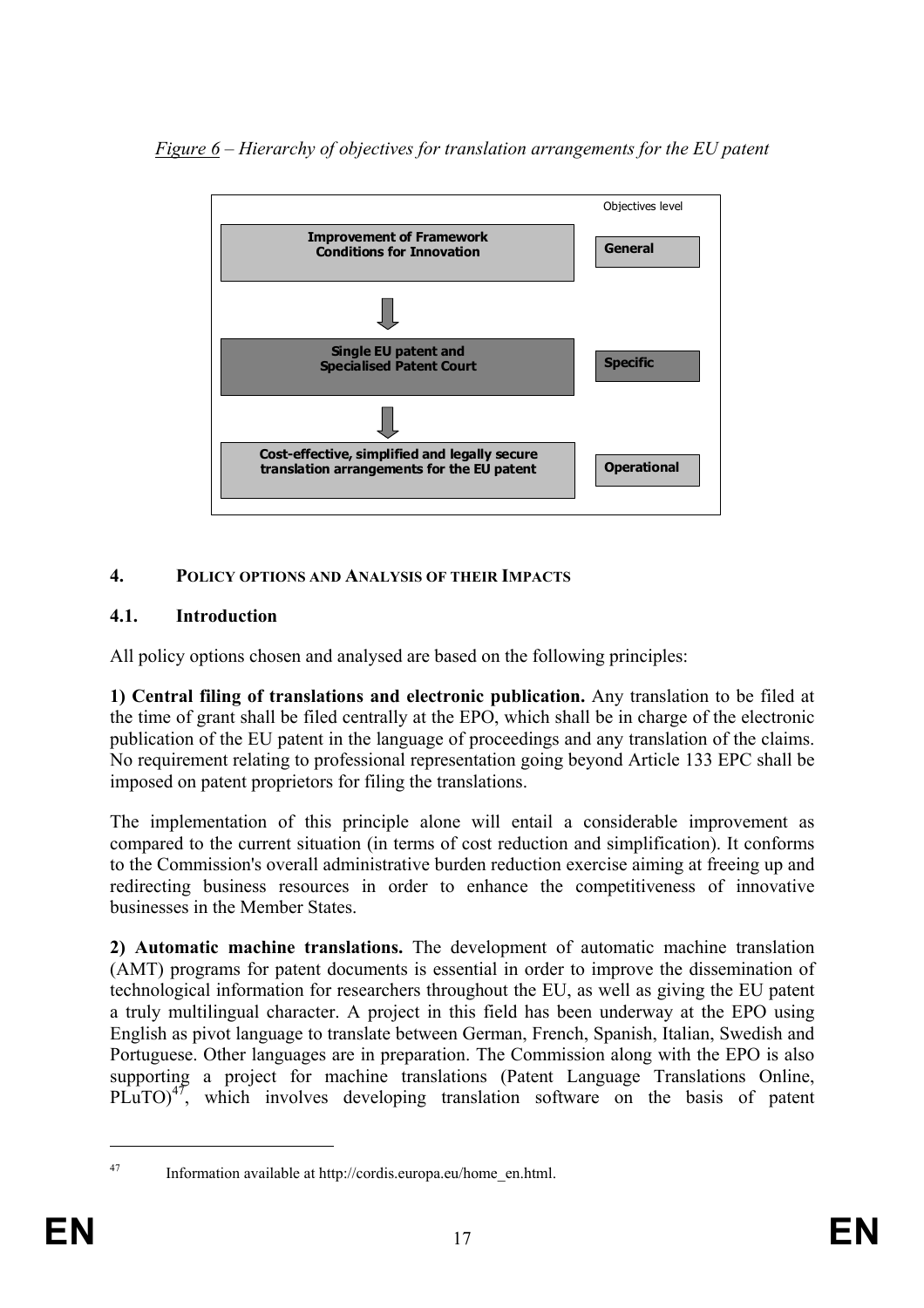documentation covering all official languages of the EU Member States over the next five years. The creation of the EU patent would necessitate the acceleration of work and the rolling out of a full programme as quickly as possible. Automatic machine translations would be available free of charge for information purposes only and would have no legal effect<sup>48</sup>.

The availability of a fully-fledged AMT system promises significant improvements for users monitoring the content of new patent applications in foreign languages. As mentioned above, innovative businesses need to keep abreast of the latest technological developments in their field by monitoring new patent applications filed by their competitors – which are published 18 months after the date of filing but only in the language of proceedings before the EPO. AMT will enable instant access to these applications for all users.

**3) Full translation in case of dispute.** In the case of a dispute relating to an EU patent, the patent proprietor shall provide, at his/her expense and at the request of an alleged infringer, a full translation of the patent into an official language of the Member State in which the alleged infringement took place or in which the alleged infringer is domiciled. It is estimated that less than 1% of all patents become subject to litigation during their term.

4) Reimbursement of costs. An application for an EU patent may be filed in any language<sup>49</sup>. Where the language of filing is not an official EPO language, a translation of the application must be provided, within a prescribed time period, so that the application can be processed by the EPO. If a natural or legal person having his/her residence or principal place of business within a Member State that does not have as an official language among the language of proceedings before the EPO files an application for an EU patent in the official language of his/her Member State, the costs of translation shall be borne by the system. This would be established under the implementing provisions set by a Select Committee of the Administrative Council of the EPO composed of representatives from the EU and all Member States. Reimbursement of costs would apply in the same way across all options investigated in this impact assessment and would be covered by fees collected after EU patents. Implementation of this system is therefore not intended to impact on the EU budget.

The following options will be explored:

**Base-line scenario** – The Commission does not propose any translation arrangements for the EU patent.

**Option 1** – EU patents are processed, granted and published in English.

**Option 2** – EU patents are processed, granted and published in one of the three working languages of the EPO; the claims are translated into the other two working languages of the EPO.

**Option 3** – EU patents are processed, granted and published in one of the three working languages of the EPO; the claims are translated into the four other most commonly spoken languages in the EU.

<sup>&</sup>lt;sup>48</sup> An automatic machine translation can be requested free of charge via the esp $@$ cenet portal http://ep.espacenet.com/. Gateway can be the EPO, the Commission or any national patent office of the Member States, in the respective language. Once a relevant patent document has been identified, the user must select the target language for the translation and click on the button "Translate this text". The translation will be generated within 30 to 60 seconds.<br>This is prescribed by Article 5 of the Patent law Treaty 2000. See also Article 14(2) EPC.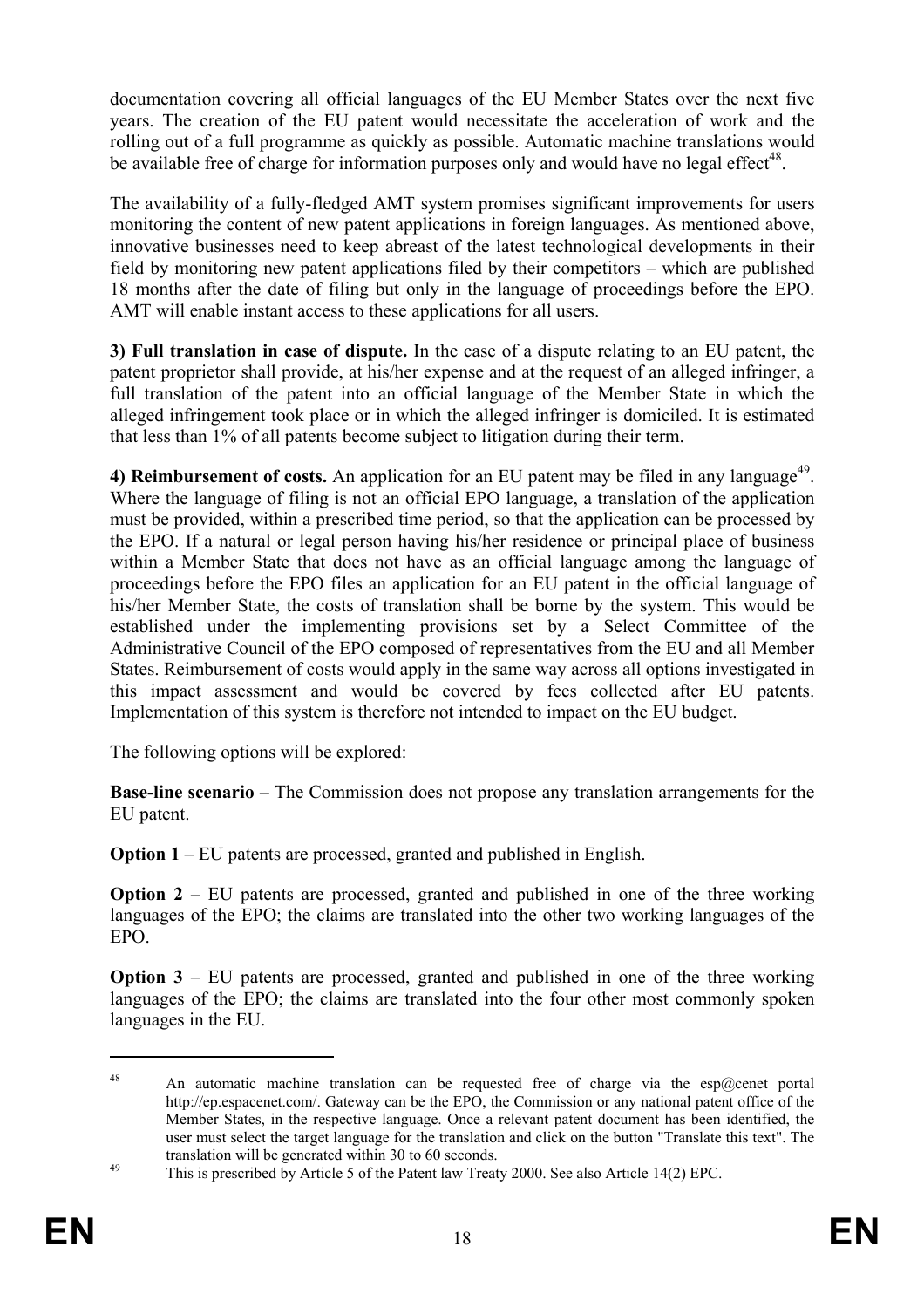**Option 4** – EU patents are processed, granted and published in one of the three working languages of the EPO; the claims are translated into the other official languages of the EU Member States.

The following analysis of the policy options concentrates on the main economic impacts relating to the scope of this exercise. The analysis will assess the economic impacts of the different policy options on the various users of the patent system, namely natural or legal persons applying for patents in Europe. In particular, we assess impacts on the following groups:

- The analysis separately assesses impacts on the users of the patent system in general and SMEs in particular.
- Impact on European innovators in general whose inventions may or may not be protected by patents is also analysed.
- Another group affected are the patent information users, namely those following technological developments by means of available patent information (including those users whose technology may potentially infringe existing patents).
- Finally, we also include an assessment of social impacts on professional services related to translations, including services by patent translators and patent attorneys mainly dealing with translations.

Considering the narrow scope of the proposal, impacts are focused on the effects of the translation arrangements for the EU patent*.* 

#### **4.2. Base-line scenario – The Commission does not propose any translation arrangements for the EU patent**

## *4.2.1. Description*

The **base-line scenario** is that no action is taken: the Commission does not propose any regulation establishing language arrangements for the EU patent.

The base-line scenario could see further Member States acceding to the London Agreement. Accession is, however, not only optional but also a lengthy and complex process as parliamentary approval procedures must take place in each country. Accession by all remaining 17 Member States is unlikely to happen, even in the long run. There are several Member States that have not expressed any intention to accede to the London Agreement.

#### *4.2.2. Analysis*

In order for the EU patent to come into existence, the Council must adopt a Regulation on the translation arrangements for the EU patent, on a proposal by the Commission. If the Commission does not present a proposal on translation arrangements, the EU patent will not come into existence. This will amount to a *de facto* withdrawal of the Commission proposal of 1 August 2000. This is contradictory to the Conclusions and General Approach adopted by the Council on 4 December 2009 and to the Commission's recent Europe 2020 Strategy which highlights the creation of the EU patent in the "Innovation Union" Flagship Initiative.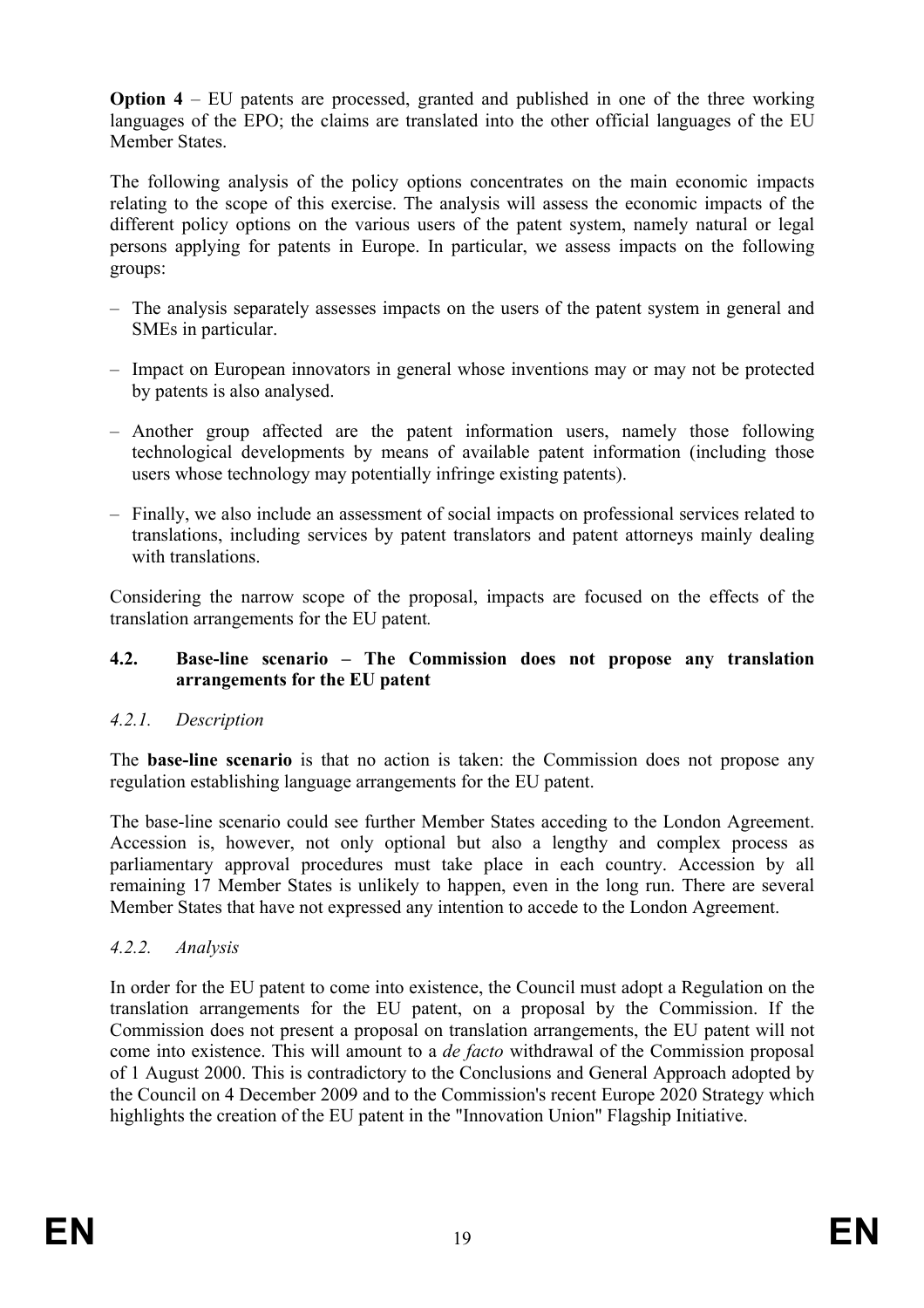The base-line scenario further implies renouncing on addressing the shortcomings of the current European patent system with its high costs caused by translation and validation requirements, as well as its negative impact on the functioning of the Internal Market due to fragmentation resulting from patent proprietors' validation practices.

As far as further potential accessions to the London Agreement are concerned, it should be kept in mind that, among the seventeen Member States which are not parties to the London Agreement, only four (AT, BE, IE and MT) have an official language in common with one of the working languages of the EPO. The other thirteen may require a translation of the claims into their national language. It follows that, even if it is assumed that all EU Member States would accede to the London Agreement in the long run, the eventual language arrangement for the European patent would resemble the language arrangement agreed in the 2003 common political approach should the patent proprietor seek protection in all EU Member States. As mentioned, this approach was rejected by all users of the patent system in Europe. Worse still, the London Agreement fails to address the requirement that translations must be filed *at the national patent offices*, with the associated costs and complexity.

Beyond a slight drop in translation costs resulting from further accessions to the London Agreement and further development of electronic machine translation programs, this option would provide no additional benefit to users of the patent system.

| <b>Policy</b><br>Option                                                                                            | <b>Users of patent</b><br>system |             | <b>Innovators in</b><br>general | <b>Patent</b><br>information | <b>Professional services</b><br>related to |
|--------------------------------------------------------------------------------------------------------------------|----------------------------------|-------------|---------------------------------|------------------------------|--------------------------------------------|
|                                                                                                                    | <b>Overall</b>                   | <b>SMEs</b> |                                 | users                        | translations                               |
| <b>Baseline</b><br>scenario                                                                                        | 0                                | $\theta$    |                                 | $\theta$                     |                                            |
| Magnitude of impact compared with the base-line scenario: $+$ strongly positive; + positive, -- strongly negative; |                                  |             |                                 |                              |                                            |

*Table 1 – Expected impact of the baseline scenario* 

# **4.3. Option 1 – EU patent processed, granted and published in English**

## *4.3.1. Description*

- negative.

In any proceedings relating to the EU patent before the EPO, English shall be the language of proceedings<sup>50</sup>. The EU patent shall be granted in that language, and no further translation shall be required. The EU patent (claims, description and any drawing) shall be published on the European publication server in English only.

<sup>&</sup>lt;sup>50</sup> This would be without prejudice to the applicant's right to file the application in any language (Article 5 Patent Law Treaty; Article 14(2) EPC). A translation of the application into English would have to be filed within a prescribed time period.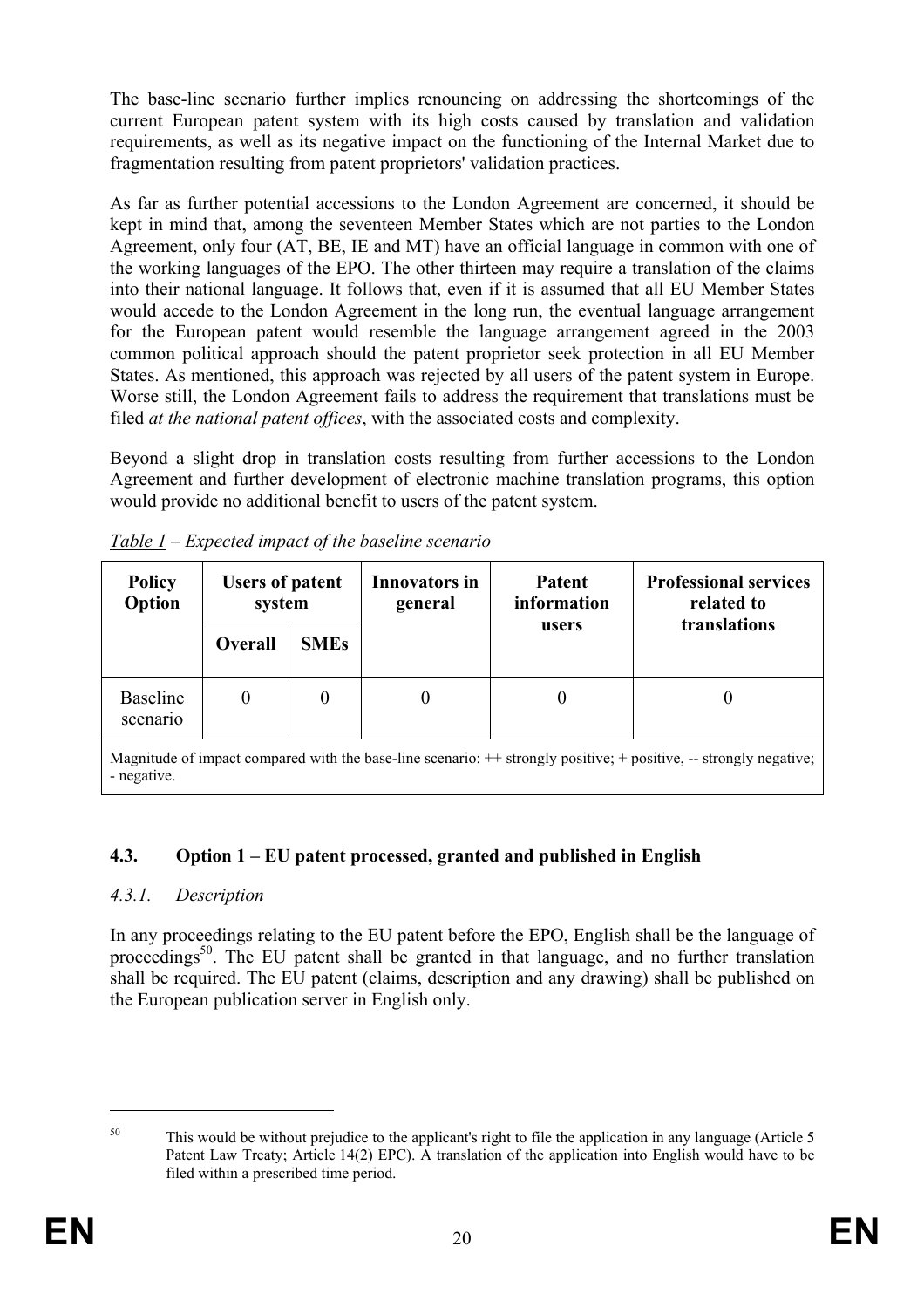# *4.3.2. Analysis*

Overall, as compared to the base-line scenario where an EU patent would not become available, this option could have a positive impact on users of the patent system in Europe. As no translation would be required any more – neither at the time of grant, nor after grant – this Option could result in significant cost advantages and simplification if only the translation requirements are considered. Particular benefits would accrue to users that currently file European patent applications in English in any event as the requirement to translate the claims into French and German at the time of grant would disappear. However, an important proviso needs to be made as Option 1 would have a negative impact on many European users, in particular European SMEs that currently file European patent applications in French and German.

The possibility to apply and have applications processed in French and German is widely used by applicants originating from Europe: around 48% of all applications originating from Europe are filed in French or German at the  $EPO<sup>51</sup>$ .



*Figure 7– Filing language of European patent applications (European applicants)* 

Source: internal EPO data

The vast majority of these applications are filed by French and German applicants, but also other European applicants – from Austria, Belgium, Italy, Luxembourg, Poland – file and have their applications processed in French and German at the EPO.

Option 1 would result in a profound change to the tried and tested three-language regime of the EPO. The flexibility of the existing language regime – which allows a choice between English, French and German as the language of proceedings before the EPO – would not be available for EU patent applications. This would impact on users currently filing in French and German. During proceedings before the EPO, all communication with the EPO – be it in writing or orally – would need to take place in English. In case of opposition proceedings, companies would incur additional translation costs as all relevant documents would have to be translated into English. Oral proceedings at the EPO would likewise be held in English only.

<sup>51</sup> Internal EPO data, 2009.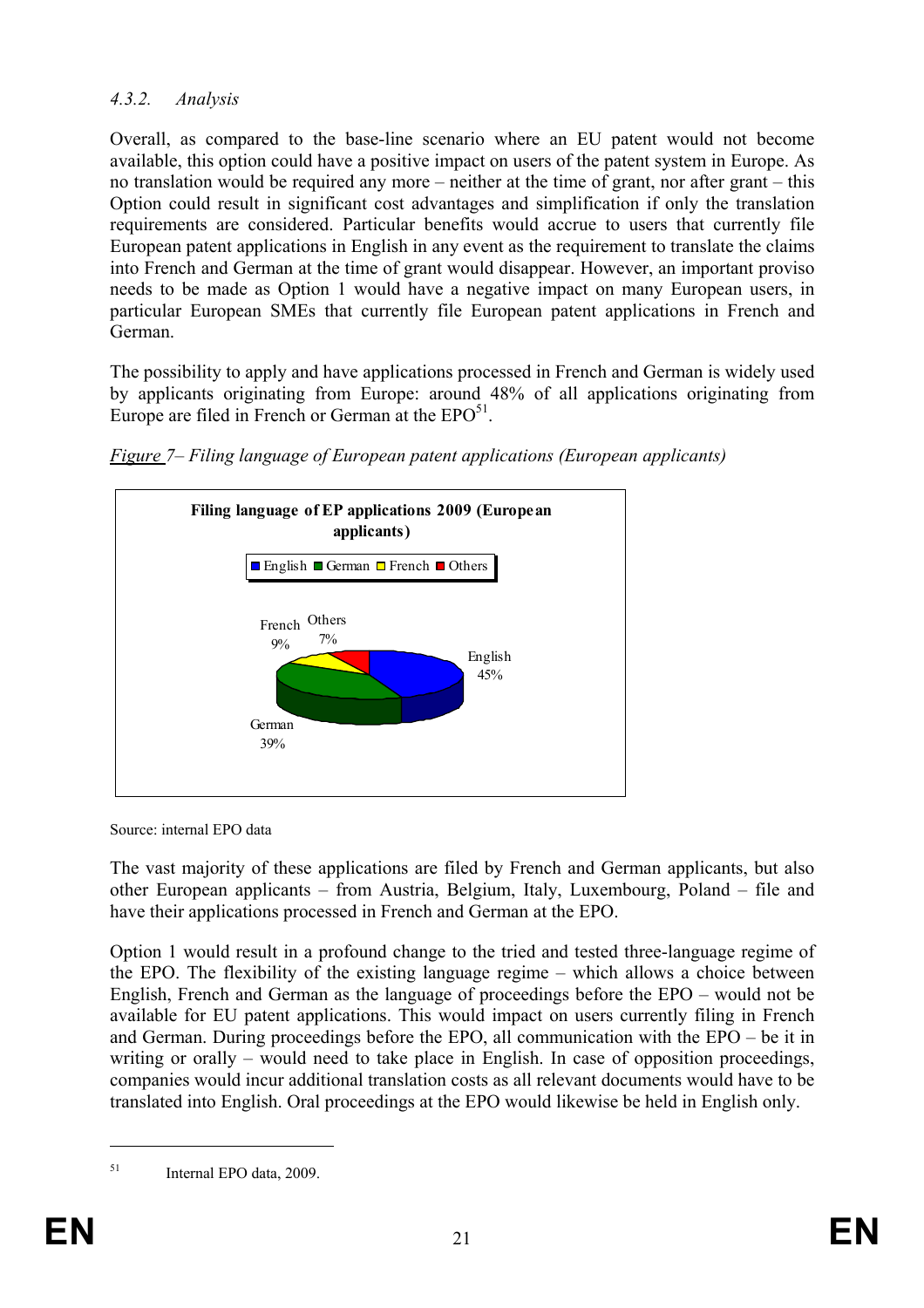As a consequence, companies currently using French or German as the language of proceedings before the EPO would have to make significant practice changes for processing EU patent applications in English. In addition, representatives of these applicants would be required to undergo intensive retraining to act before the EPO in English, including the filing of amendments during the examination process. This would result in significant additional costs and complexities and loss of flexibility for users currently using French or German as is the case for about half of the patents granted to European companies. By introducing such a change compared to the current system, the EU patent may be less attractive to companies currently among the most intensive users of the patent system. The EU patent may therefore not bring the expected benefits as its use could be low for companies currently not using English.

Other groups affected, including patent information users who would only have EU patents in a single language and providers of professional services related to translations, would be negatively impacted. Only translators with English as a mother tongue would be positively affected as all applications for EU patents as well as all documents relating to proceedings before the EPO would need to be translated into English.

*Table 2 – Expected impact of Option 1* 

| <b>Policy</b><br>Option                                                                                                          | <b>Users of patent</b><br>system |             | <b>Innovators in</b><br>general | Patent<br>information | <b>Professional services</b><br>related to translations |  |
|----------------------------------------------------------------------------------------------------------------------------------|----------------------------------|-------------|---------------------------------|-----------------------|---------------------------------------------------------|--|
|                                                                                                                                  | Overall                          | <b>SMEs</b> |                                 | users                 |                                                         |  |
| Option 1                                                                                                                         | $^{+}$                           |             | $\pm$                           |                       |                                                         |  |
| Magnitude of impact compared with the base-line scenario: ++ strongly positive; + positive, -- strongly negative;<br>- negative. |                                  |             |                                 |                       |                                                         |  |

*Table 3: Validation Costs under Option 1 – Cost Savings Compared to Baseline Scenario* 

|                          | Costs in EUR (for Costs in EUR of Costs in EUR of<br>coverage in 27 Member   baseline scenario (for   patent covering all<br>States) | average<br>only<br>5 <sup>1</sup><br>covering<br>Member States) | <b>States</b><br>patent   Member<br>baseline<br>under<br>scenario |
|--------------------------|--------------------------------------------------------------------------------------------------------------------------------------|-----------------------------------------------------------------|-------------------------------------------------------------------|
| Validation<br>per patent | costs   Nil (excluding costs for   3400<br>applicants filing in DE<br>and FR changing work                                           |                                                                 | 24 000                                                            |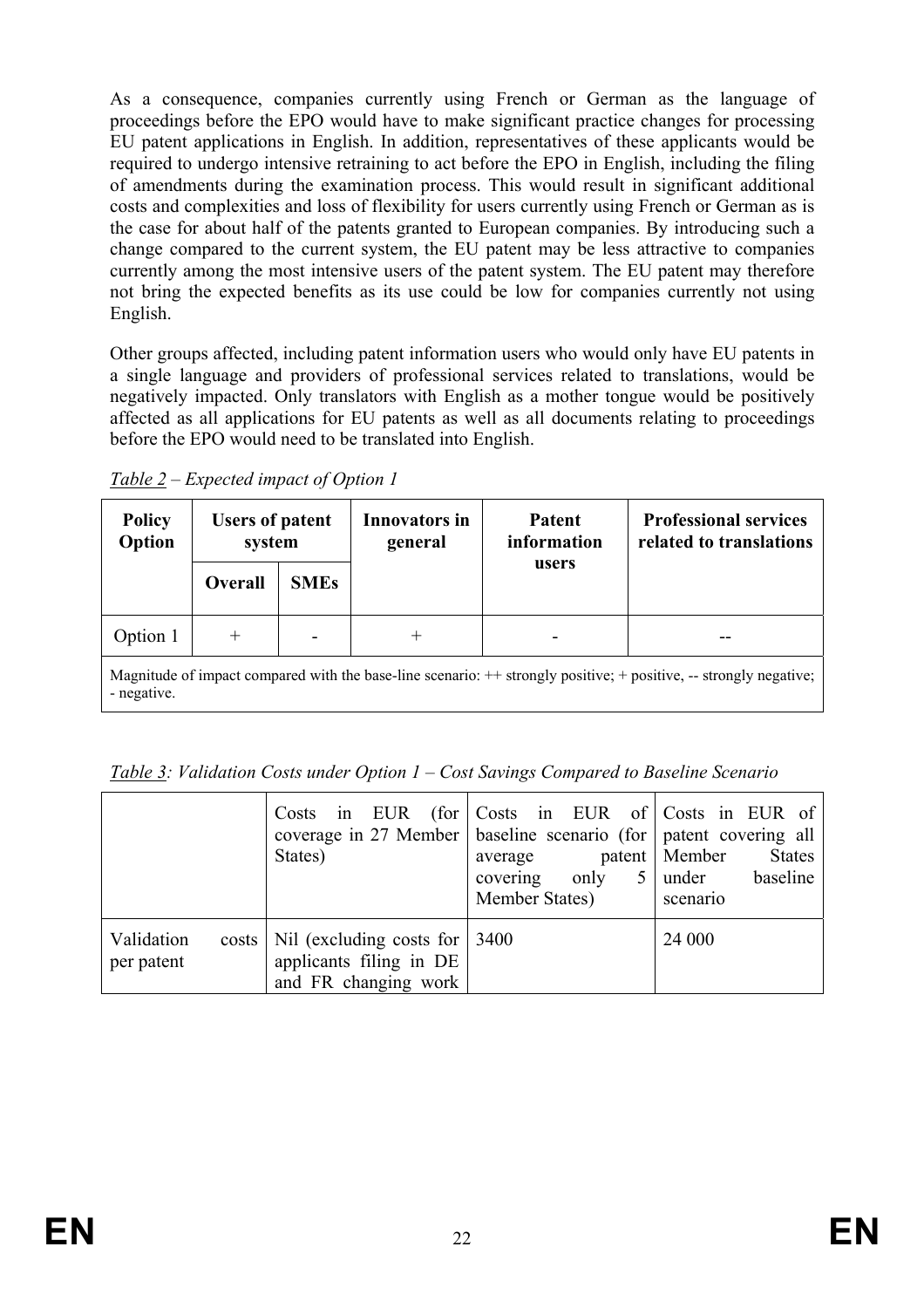|                                                                                                             | practices to EN)                                                                       |             |              |
|-------------------------------------------------------------------------------------------------------------|----------------------------------------------------------------------------------------|-------------|--------------|
| Application<br>validation costs per<br>patent                                                               | and   $5500^{52}$                                                                      | 8900        | 29500        |
| 60000<br>Costs, if<br>patents<br>are<br>validated each year                                                 | Total Validation   102 million (50% EU  <br>patents)<br>51 million (75% EU<br>patents) | 204 million | 1.44 billion |
| Total<br>Application<br>Validation<br>and<br>if<br>60000<br>Costs,<br>patents<br>are<br>validated each year | 432 million $(50\% \text{ EU})$<br>patents)<br>381 million (75% EU<br>patents)         | 534 million | 1.77 billion |

#### **4.4. Option 2 – EU patent processed, granted and published in one of the three working languages of the EPO; translation of the claims into the other two working languages of the EPO**

## *4.4.1. Description*

This option corresponds to the current regime applicable under the EPC:

- in any proceedings relating to the EU patent application before the EPO, one of the three working languages of the EPO shall be the language of proceedings;
- the EU patent shall be granted in the language of proceedings;
- at the time when the EU patent is granted, the patent proprietor shall supply to the EPO a translation of the claims into the two working languages of the EPO other than the language of proceedings.

The following shall be published on the European publication server:

- the EU patent (claim, description and any drawing) in the language of proceedings, and
- the translation of the claims in the two working languages of the EPO other than the language of proceedings.

# *4.4.2. Analysis*

Overall, as compared to the base-line scenario where an EU patent would not become available, this option would have a positive impact on users of the patent system in Europe. By doing away with all translations after grant and associated validation requirements, this

 $52$  Covers application, search, examination, grant and renewal fees up to an including the  $5<sup>th</sup>$  year of the patent.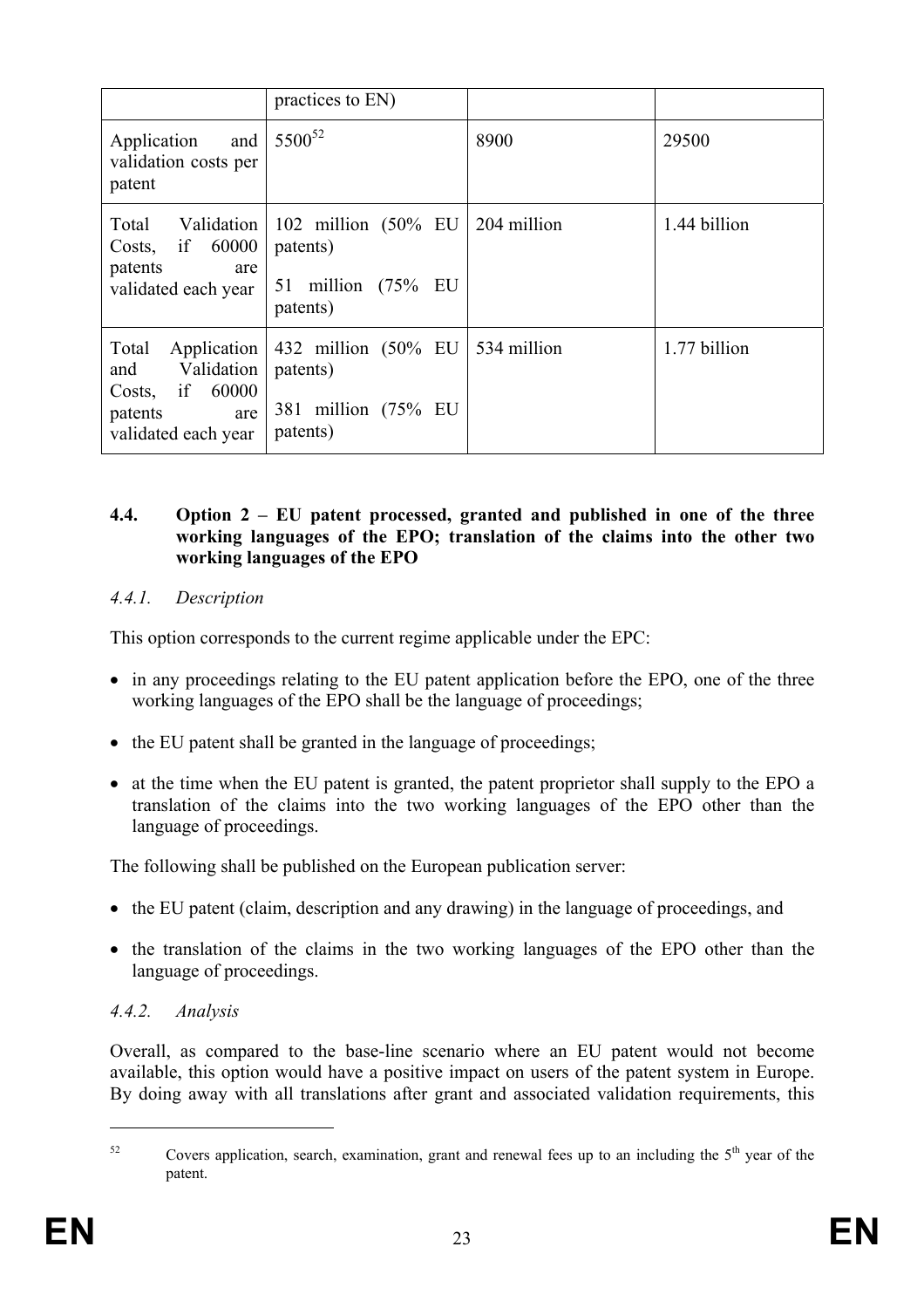option results in significant cost reductions and simplification for all users of the patent system.

The translation costs under this option would amount to approximately 680 EUR per patent<sup>53</sup>. This corresponds to the current average cost of the translation of the claims into the two working languages of the EPO other than the language of proceedings (Article 14(6) EPC).

Option 2 corresponds to what the Commission suggested in its initial proposal for a Regulation on the Community patent with respect to manual translations<sup>54</sup>. This proposal did not find sufficient support in the Council prior to adoption of the common political approach of 2003. Subsequently, the availability of automatic machine translations in all EU languages has been added as a new element. On this basis, a large majority of Member States would be prepared to consider not requiring manual translation of claims.

In contrast with Option 1, it should be emphasised that Option 2 would not affect the language regime of the EPC and thus would not entail any change for applicants; the translation requirement at the time of grant would be kept at the minimum required today for a European patent.

This option would result in benefits for most groups affected by the measure, including all users of the patent system (as well as SMEs), innovators in general and patent information users. Only providers of professional services related to translations would be negatively affected as translations requirements after grant and associated costs would disappear.

| <b>Policy</b><br>Option | <b>Users of patent</b><br>system |             | <b>Innovators in</b><br>general | Patent<br>information | <b>Professional services</b><br>related to translations |
|-------------------------|----------------------------------|-------------|---------------------------------|-----------------------|---------------------------------------------------------|
|                         | Overall                          | <b>SMEs</b> |                                 | users                 |                                                         |
| Option 2                | $++$                             | $++$        | $^{++}$                         |                       |                                                         |
|                         |                                  |             |                                 |                       |                                                         |

*Table 4 – Expected impact of Option 2* 

Magnitude of impact compared with the base-line scenario:  $++$  strongly positive;  $+$  positive,  $-$  strongly negative; - negative

| Table 5: Validation Costs under Option $2$ – Cost Savings Compared to Baseline Scenario |  |  |  |
|-----------------------------------------------------------------------------------------|--|--|--|
|                                                                                         |  |  |  |

|                                   | EUR<br>(for<br>Costs<br>in<br>coverage in 27 Member<br>States) | Costs of baseline Costs<br>scenario (for average<br>patent covering only 5<br>Member States) | - of<br>patent<br>27<br>covering<br>1n<br>Member<br><b>States</b><br>baseline<br>under<br>scenario |
|-----------------------------------|----------------------------------------------------------------|----------------------------------------------------------------------------------------------|----------------------------------------------------------------------------------------------------|
| Validation<br>costs<br>per patent | 680                                                            | 3400                                                                                         | 24 000                                                                                             |
| Application<br>and                | 6180                                                           | 8900                                                                                         | 29500                                                                                              |

<sup>&</sup>lt;sup>53</sup> 4 pages of claims x 85 EUR/page x 2 languages = 680 EUR.<br> $\frac{54}{2}$  Proposel for a Council Bossibian on the Community patent.

<sup>54</sup> Proposal for a Council Regulation on the Community patent - COM(2000) 412.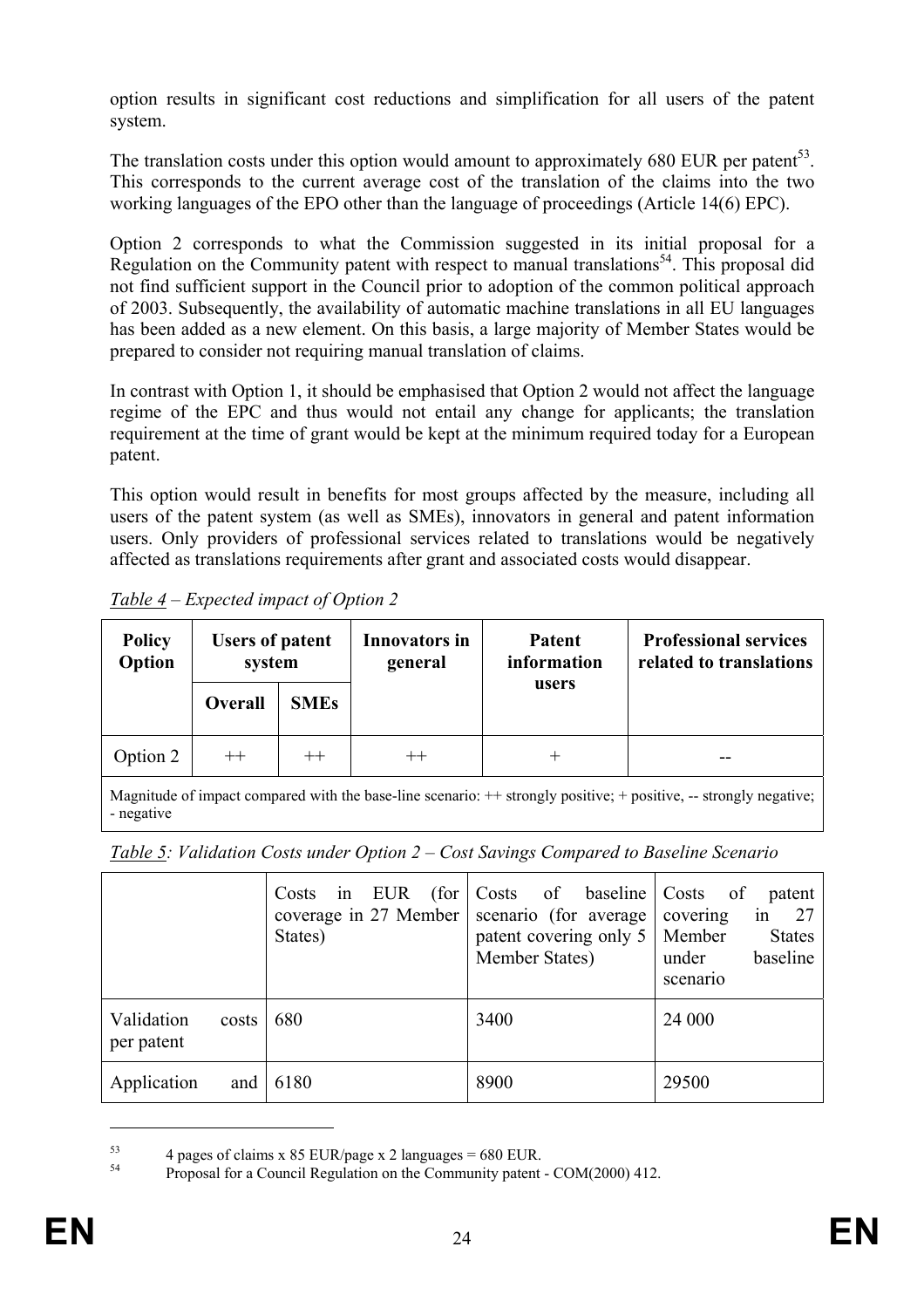| validation costs per<br>patent                                                                              |                                                                                   |             |              |
|-------------------------------------------------------------------------------------------------------------|-----------------------------------------------------------------------------------|-------------|--------------|
| Total<br>Validation<br>if<br>60000<br>Costs,<br>patents<br>are<br>validated each year                       | 122,4 million $(50\% \text{ EU})$<br>patents)<br>81,6 million (75% EU<br>patents) | 204 million | 1.44 billion |
| Total<br>Application<br>Validation<br>and<br>60000<br>if<br>Costs,<br>patents<br>are<br>validated each year | 452,4 million $(50\%$ EU<br>patents)<br>411,6 million (75% EU<br>patents)         | 534 million | 1.77 billion |

#### **4.5. Option 3 – EU patent processed, granted and published in one of the three working languages of the EPO; translation of the claims into the four other most commonly spoken languages in the EU; one translation of the claims (at the choice of the patent proprietor) shall have limited legal effect**

## *4.5.1. Description*

This option follows, for the granting procedure, the current regime applicable to European patent applications and adds at the time when the EU patent is granted, the requirement that the claims be translated into the four other most commonly spoken EU languages:

- in any proceedings relating to the EU patent before the EPO, one of the three working languages of the EPO shall be the language of proceedings;
- the EU patent shall be granted in the language of proceedings;
- at the time when the EU patent is granted, the patent proprietor shall supply a translation of the claims into the four other most commonly spoken EU languages (that is, two working languages of the EPO other than the language of proceedings and the two other most spoken languages, namely Italian and Spanish).

The following shall be published on the European publication server:

- the EU patent (claim, description and any drawing) in the language of proceedings, and
- the translation of the claims in the four most commonly spoken languages of the EU.

# *4.5.2. Analysis*

This option builds on Option 2 analysed above but adds two additional translations of claims into the most spoken languages in the EU. Compared to the base-line scenario where an EU patent would not become available, Option 3 (equally to Option 2) would generally have a positive impact on users of the patent system in Europe. It would result in significant simplification of the system as well as cost reductions for all users.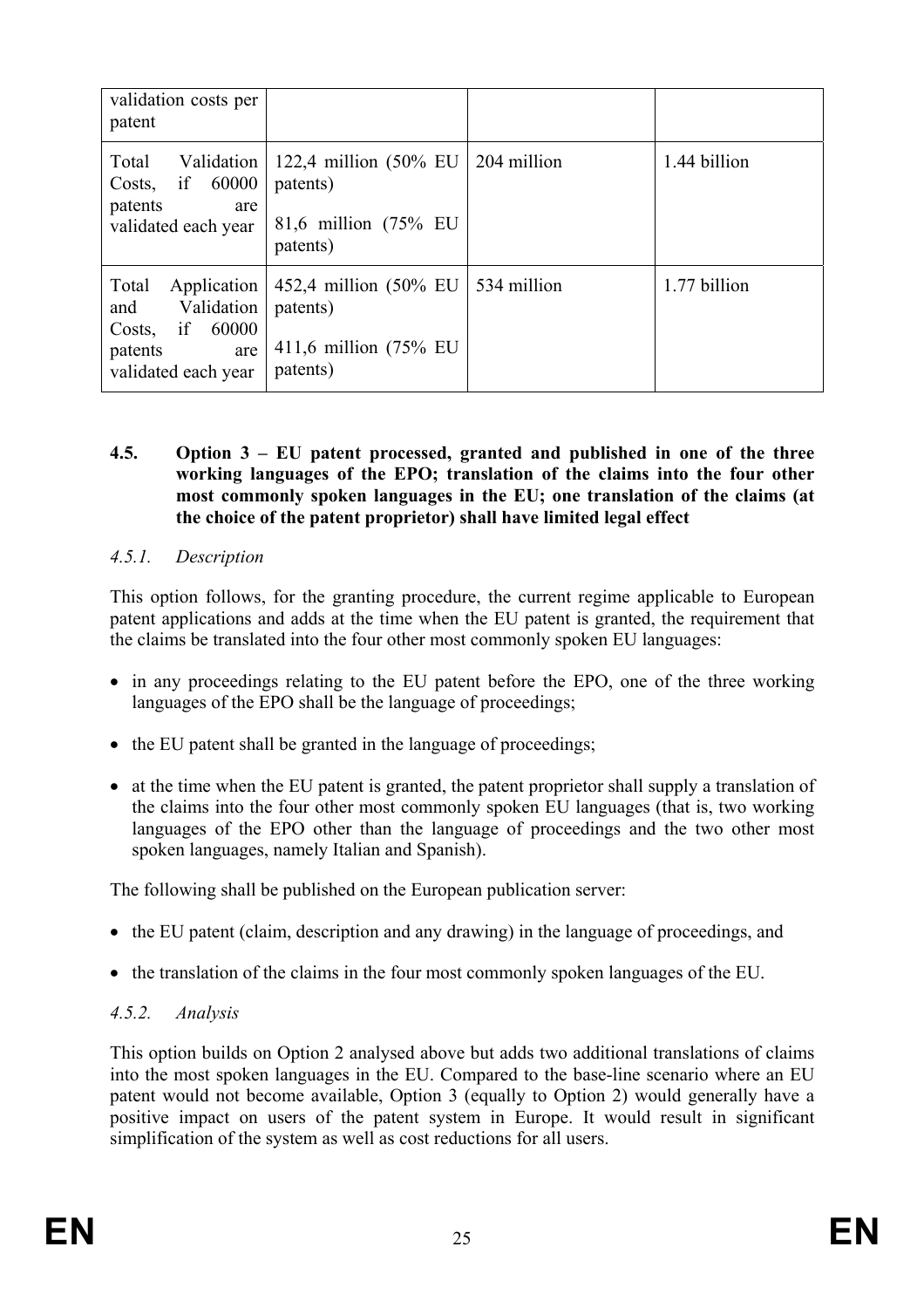Compared to Option 2, Option 3 would reinforce the multilingual character of the EU patent. However, the direct translation costs under this option would amount to approximately 1 360 EUR per patent<sup>55</sup> and would be twice as much as under Option 2. By contrast, compared to Option 4, which would require at least twenty translations, Option 3 would still be more affordable to all users of the patent system. Patent information users would also benefit from the publication by the EPO of the claims in the most spoken EU languages. Compared to Option 4, professional services providers would experience a negative impact, but less than under Option 2 (as translations would be needed into the four most widely spoken languages, but would not be required for the other EU languages).

| <b>Policy</b><br>Option                                                                                                    | <b>Users of patent</b><br>system |             | <b>Innovators in</b><br>general | <b>Patent</b><br>information | <b>Professional services</b><br>related to translations |
|----------------------------------------------------------------------------------------------------------------------------|----------------------------------|-------------|---------------------------------|------------------------------|---------------------------------------------------------|
|                                                                                                                            | Overall                          | <b>SMEs</b> |                                 | users                        |                                                         |
| Option 3                                                                                                                   | $^{++}$                          | $^{+}$      | $^{++}$                         |                              |                                                         |
| Megnitude of impect compared with the best line segments: $\pm\pm$ strongly positive: $\pm$ positive<br>atronaly nogotivo: |                                  |             |                                 |                              |                                                         |

*Table 6 – Expected impact of Option 3* 

Magnitude of impact compared with the base-line scenario:  $++$  strongly positive;  $+$  positive,  $-$  strongly negative; - negative

|                                                                                                             | EUR<br>(for<br>Costs<br>in<br>coverage in 27 Member<br>States)            | Costs<br>of<br>baseline<br>scenario (for average)<br>patent covering only 5<br>Member States) | Costs<br>of<br>patent<br>27<br>covering<br>in<br>Member<br><b>States</b><br>under<br>baseline<br>scenario |
|-------------------------------------------------------------------------------------------------------------|---------------------------------------------------------------------------|-----------------------------------------------------------------------------------------------|-----------------------------------------------------------------------------------------------------------|
| Validation<br>costs<br>per patent                                                                           | 1360                                                                      | 3400                                                                                          | 24 000                                                                                                    |
| Application<br>and<br>validation costs per<br>patent                                                        | 6860                                                                      | 8900                                                                                          | 29500                                                                                                     |
| Total<br>Validation<br>if<br>60000<br>Costs,<br>patents<br>are<br>validated each year                       | 144,8 million $(50\%$ EU<br>patents)<br>112,2 million (75% EU<br>patents) | 204 million                                                                                   | 1.44 billion                                                                                              |
| Total<br>Application<br>Validation<br>and<br>60000<br>if<br>Costs,<br>patents<br>are<br>validated each year | 474,8 million (50% EU<br>patents)<br>444,2 million (75% EU<br>patents)    | 534 million                                                                                   | 1.77 billion                                                                                              |

*Table 7: Validation Costs under Option 3 – Cost Savings Compared to Baseline Scenario* 

<sup>&</sup>lt;sup>55</sup> 4 languages x 4 pages of claims x 85 EUR = 1360 EUR.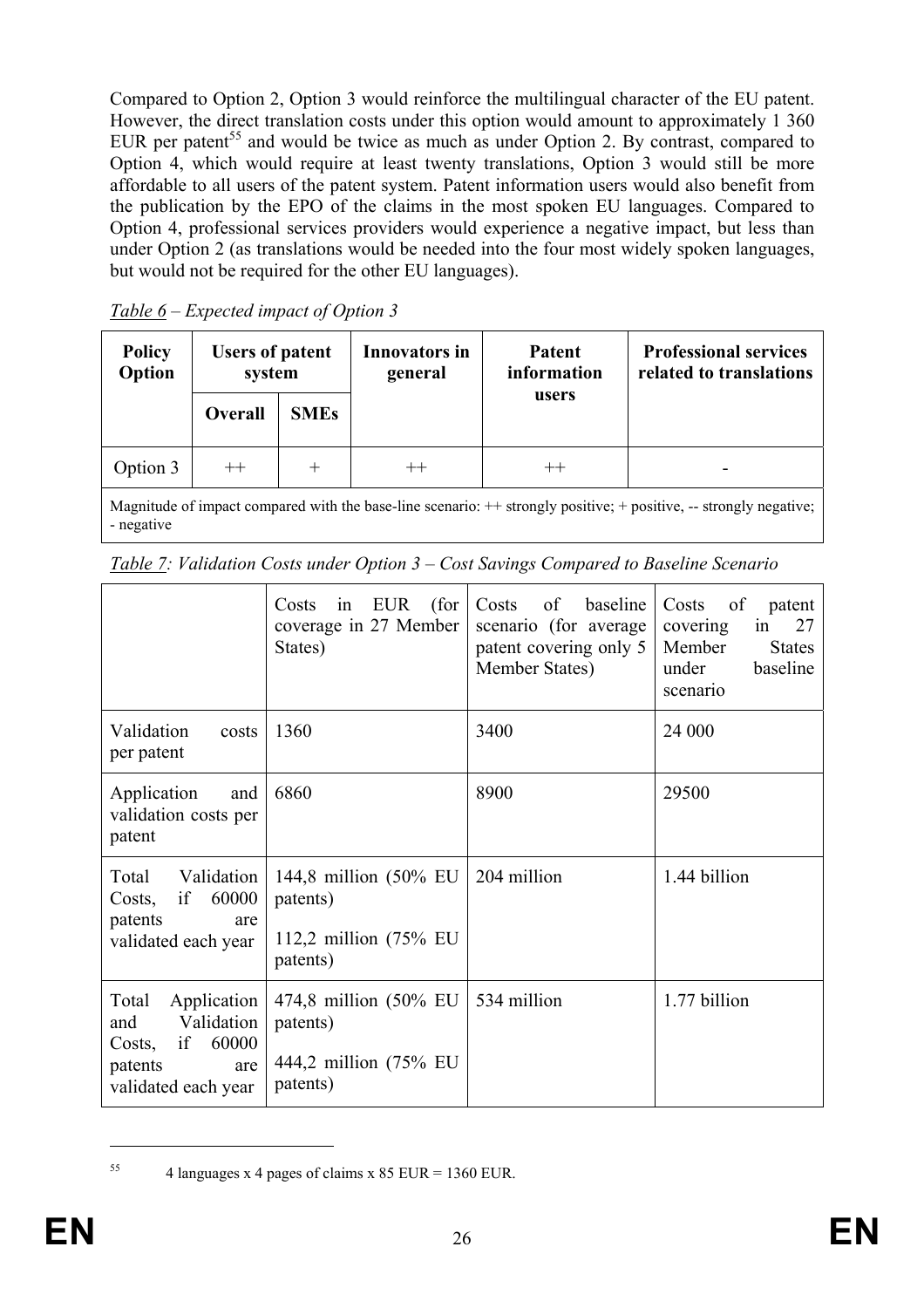#### **4.6. Option 4 – EU patent processed, granted and published in one of the three working languages of the EPO; translation of the claims into the other official languages of the EU Member States**

### *4.6.1. Description*

This option corresponds to the common political approach of 3 March 2003:

- for the pre-grant phase, the current regime applicable to European patent applications would apply: in any proceedings relating to the EU patent before the EPO, one of the three working languages of the EPO shall be the language of proceedings;
- the EU patent shall be granted in the language of proceedings;
- at the time when the EU patent is granted, the patent proprietor shall supply a translation of the claims into the official languages of the EU Member States other than the language of proceedings (Bulgarian, Czech, Danish, Dutch, Estonian, Finnish, Greek, Hungarian, Italian, Latvian, Lithuanian, Polish, Portuguese, Romanian, Slovak, Slovenian, Spanish, Swedish as well as the two working languages of the EPO other than the language of proceedings $^{56}$ .

The following shall be published on the European publication server:

- the EU patent (claims, description and any drawing) in the language of proceedings, and
- the translation of the claims in the above twenty official languages of the EU Member States $57$

## *4.6.2. Analysis*

Contrary to the base-line scenario, this option would make the EU patent available, but it would result in high translation costs. The benefits of the EU patent as a single EU title would thus be counter-balanced by the losses resulting from high translation costs. Although only the translation of claims and not the whole patent would be required, such translations would still be needed into twenty official languages in the EU Member States.

Translation costs under this option would amount to 6 800 EUR per patent.

Stakeholders have unequivocally rejected the Council's common political approach of 3 March 2003 due to the unsatisfactory translation arrangements for the Community patent. The view of users, in particular SMEs, is clear – the EU patent would be too expensive for them. This is supported by the calculations in *Table 9* showing that the EU patent under this option would have higher translation costs than the current average European patent.

<sup>56</sup> As Ireland and Malta do not currently require a translation of the European patent into respectively Irish and Maltese, it is assumed that they will not require a translation of the claims of the EU patent into their languages.<br><sup>57</sup> The 2 working languages of the EPO other than the language of proceedings and 18 other official

languages of the EU Member States.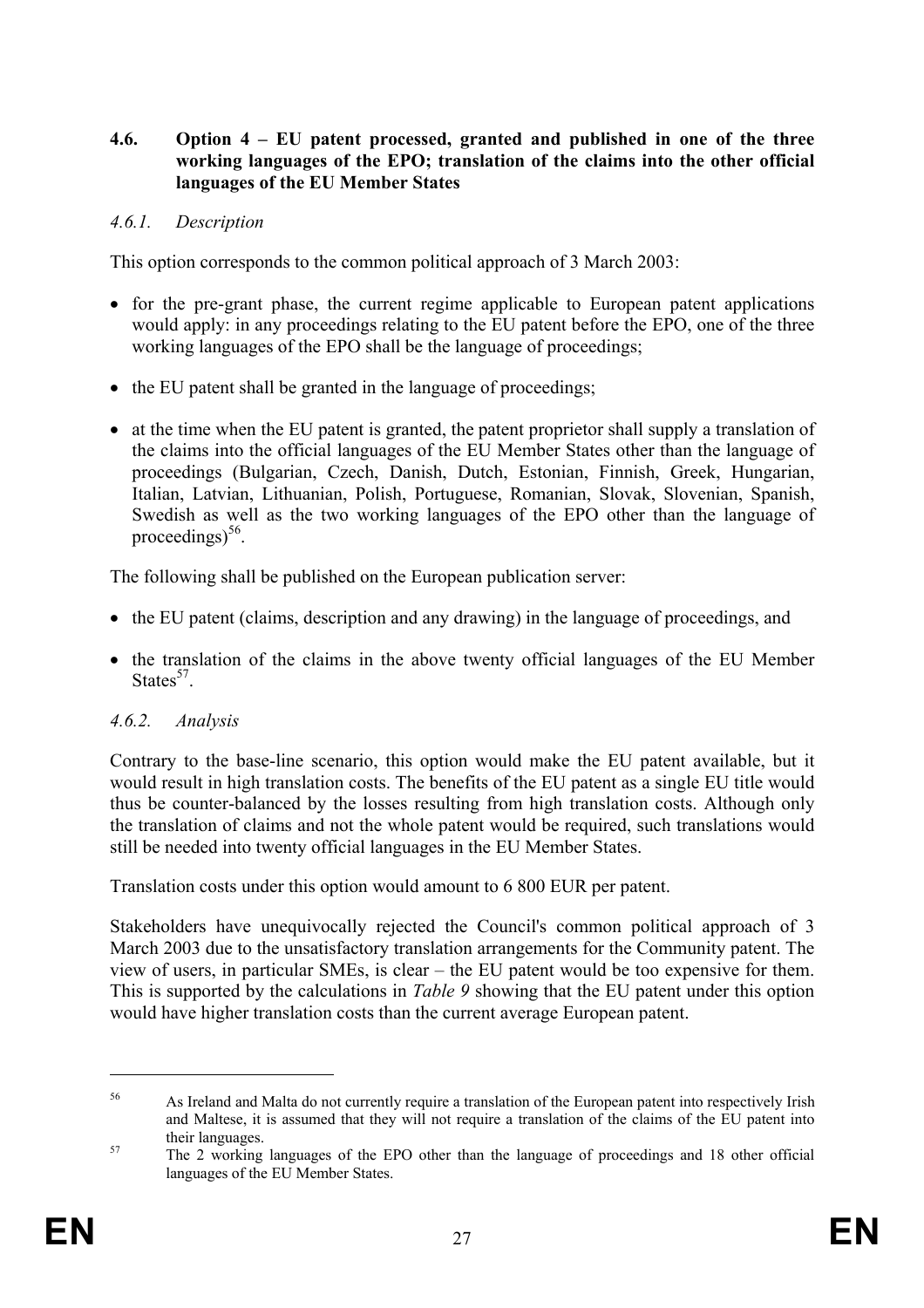Compliance with such translation requirements is not only very costly for the users, but is also very complex. A fixed time period would need to be set for the submission of such translations since only when all translations would have been filed could the EU patent take effect. Currently the EPC foresees four months for the submission of two translations of claims. It is clear that the translations should be provided as quickly as possible in order to fulfil their function for the dissemination of technology. However, twenty translations would require a longer period considering as well that many of the languages are relatively uncommon and the translation resources are limited. Users would be confronted with the management of these numerous translations, which would add additional costs and would make the EU patent even less attractive. Furthermore, decisions affecting the unitary character of the EU patent would have to be made, for instance for the situation where a translation into one of the EU official languages is not filed.

Presuming that the translations would be available very early (which, as explained, would be very burdensome for the users), patent information would certainly be more easily accessible in more European languages. Presuming that the EU patent would be at all used in case of such high translation costs, providers of professional services related to translations would also benefit, although this could raise questions over whether there would be enough specialised patent translators into certain languages.

| <b>Policy</b><br>Option                                                                                                          | <b>Users of patent</b><br>system |             | <b>Innovators in</b><br>general | <b>Patent</b><br>information | <b>Professional services</b><br>related to translations |  |
|----------------------------------------------------------------------------------------------------------------------------------|----------------------------------|-------------|---------------------------------|------------------------------|---------------------------------------------------------|--|
|                                                                                                                                  | Overall                          | <b>SMEs</b> |                                 | users                        |                                                         |  |
| Option 4                                                                                                                         |                                  |             |                                 | $^+$                         | $^{++}$                                                 |  |
| Magnitude of impact compared with the base-line scenario: $+$ strongly positive; + positive, -- strongly negative;<br>- negative |                                  |             |                                 |                              |                                                         |  |

*Table 8 – Expected impact of Option 4* 

*Table 9: Validation Costs under Option 4 – Cost Savings Compared to Baseline Scenario* 

|                                                      | EUR<br>(for)<br>Costs<br>1n<br>coverage in 27 Member<br>States) | Costs of<br>baseline<br>scenario (for average)<br>patent covering only 5<br>Member States) | Costs<br>of<br>patent<br>27<br>covering<br>1n<br>Member<br><b>States</b><br>baseline<br>under<br>scenario |
|------------------------------------------------------|-----------------------------------------------------------------|--------------------------------------------------------------------------------------------|-----------------------------------------------------------------------------------------------------------|
| Validation<br>costs<br>per patent                    | 6800                                                            | 3400                                                                                       | 24 000                                                                                                    |
| Application<br>and<br>validation costs per<br>patent | 12400                                                           | 8900                                                                                       | 29500                                                                                                     |
| Total<br>Validation<br>if<br>60000<br>Costs,         | 306 million (50% EU<br>patents)                                 | 204 million                                                                                | 1.44 billion                                                                                              |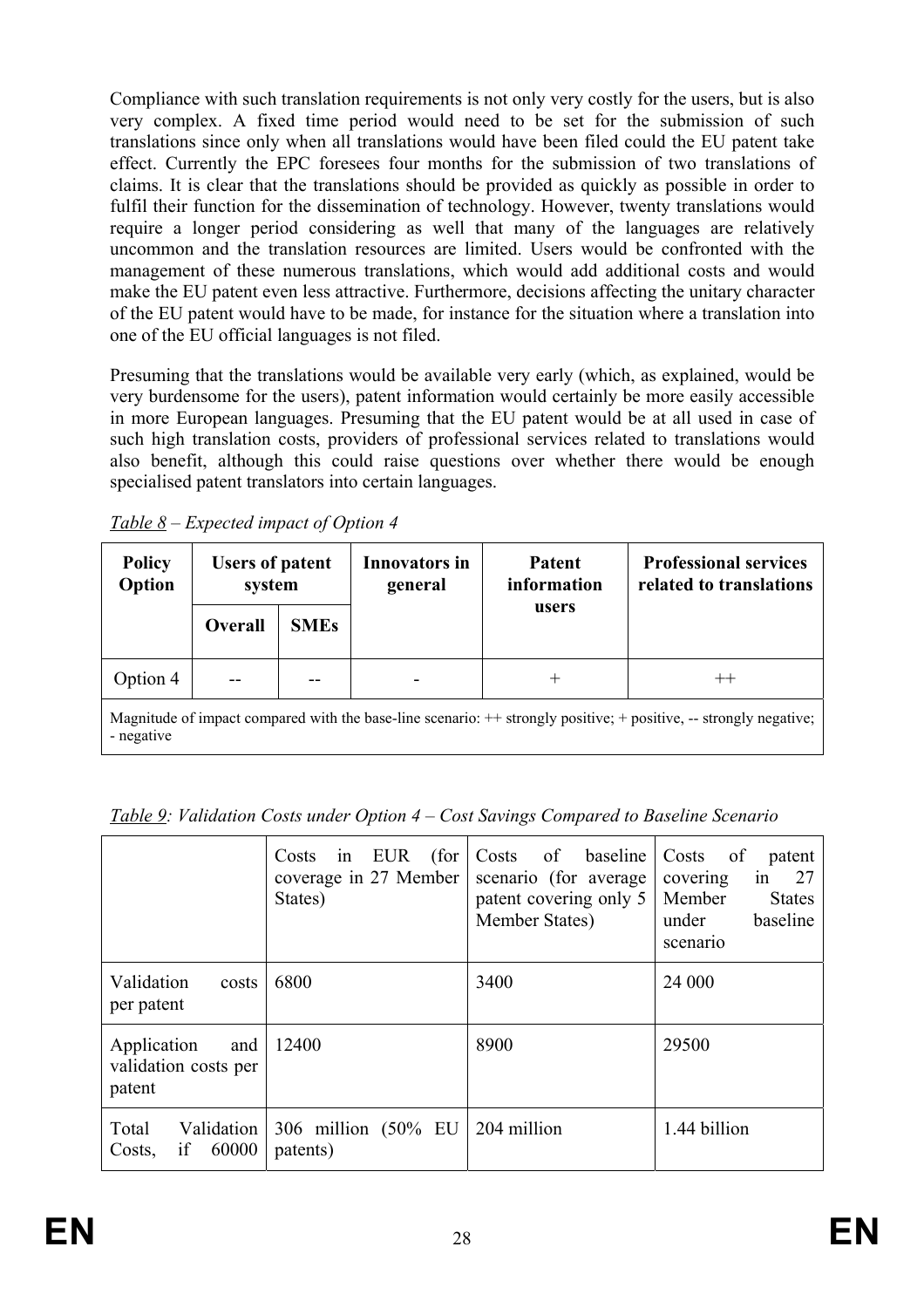| patents<br>are 1<br>validated each year                                                          | 357 million (75% EU<br>patents)                                                                |              |
|--------------------------------------------------------------------------------------------------|------------------------------------------------------------------------------------------------|--------------|
| Total<br>and Validation   patents)<br>Costs, if $60000$<br>patents<br>are<br>validated each year | Application $\vert$ 636 million (50% EU $\vert$ 534 million<br>687 million (75% EU<br>patents) | 1.77 billion |

# **5. COMPARING THE OPTIONS**

*Table 10* below provides a summary of expected impacts of the analysed options.

| <b>Policy</b><br>Option             | <b>Users of patent</b><br>system |                  | <b>Innovators in</b><br>general | <b>Patent</b><br>information | <b>Professional</b><br>services related to |
|-------------------------------------|----------------------------------|------------------|---------------------------------|------------------------------|--------------------------------------------|
|                                     | Overall                          | <b>SMEs</b>      |                                 | users                        | translations                               |
| Option 0<br>(base-line<br>scenario) | $\boldsymbol{0}$                 | $\boldsymbol{0}$ | $\overline{0}$                  | $\boldsymbol{0}$             | $\theta$                                   |
| Option 1                            | $^{+}$                           |                  | $+$                             |                              |                                            |
| Option 2                            | $++$                             | $++$             | $++$                            | $+$                          |                                            |
| Option 3                            | $++$                             | $+$              | $++$                            | $++$                         |                                            |
| Option 4                            |                                  |                  |                                 | $^{+}$                       | $^{++}$                                    |

*Table 10 – Comparing the impacts of the options* 

Magnitude of impact compared with the base-line scenario:  $++$  strongly positive; + positive, -- strongly negative; - negative.

The analysis of Option 1 has shown that although this option may seem as highly simplified and cost-effective at first glance, it would result in difficulties for the users who have accustomed themselves to working in either German or French. By removing the flexibility of the current system enjoyed by many EU businesses, Option 1 could impact on the global competitiveness of European industry, especially for SMEs. The limitation to only one language is also inappropriate as it does not take into account the multilingual character of the future EU patent.

Option 2 would therefore be more appropriate as it maintains the procedural linguistic regime of the successfully functioning single pre-grant system provided by the EPC. Furthermore, this option is also cost-effective (minimum translation costs), simplified (similar to the current pre-grant stage with a drastically simplified post-grant stage) and legally secure.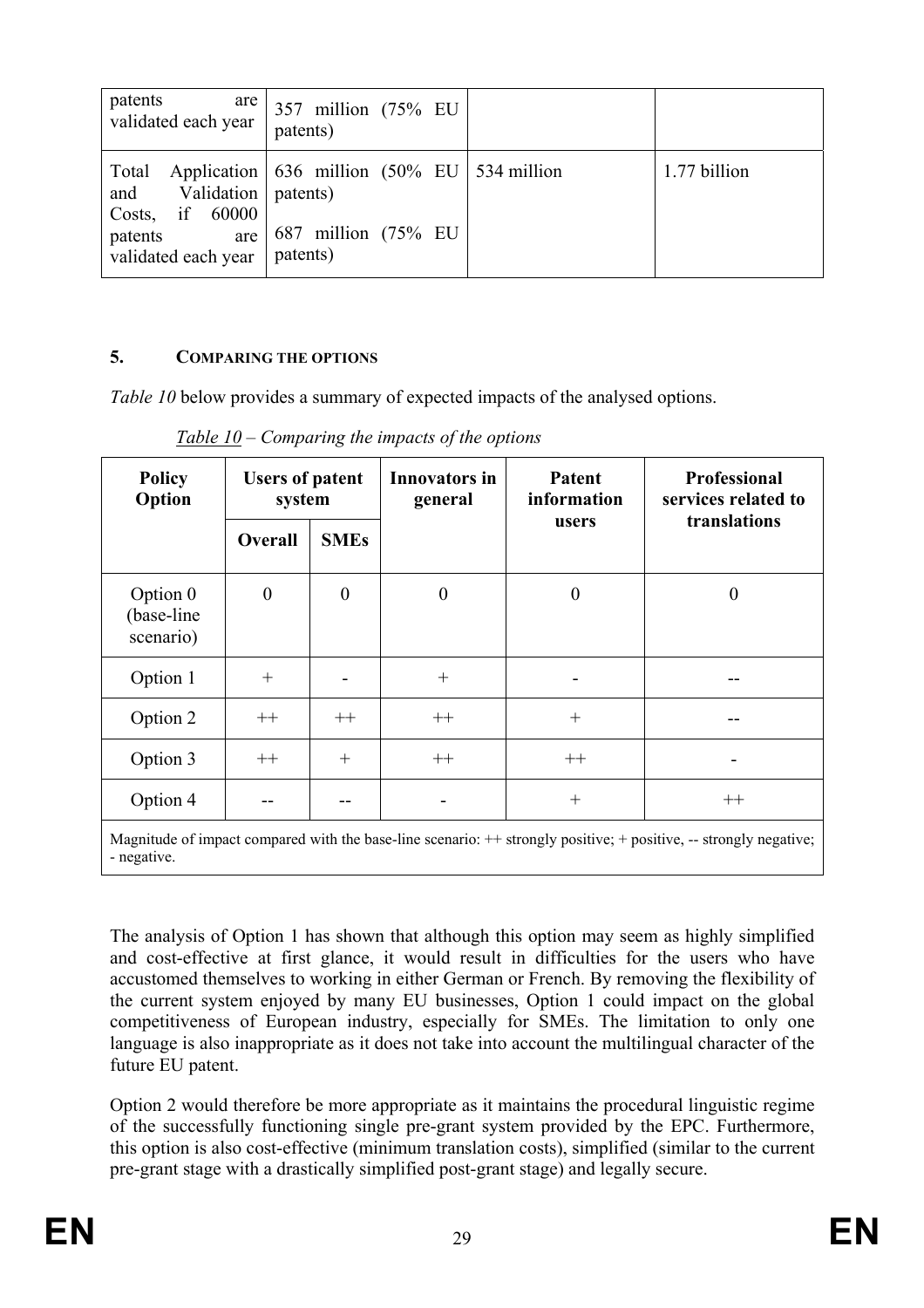Option 3 is equally simplified and legally secure as Option 2, but results in translation costs per unit that are twice as high. As demonstrated by the analysis, the total savings would also be significantly higher under Option 2 than under Option 3.

On the contrary, by requiring the translation of claims into all EU official languages, Option 4 would put considerable financial costs and risks on the users of the system. It would thus be neither cost-effective, nor simplified, nor legally secure.

*Table 11* below ranks the options as regards the objective to be achieved.